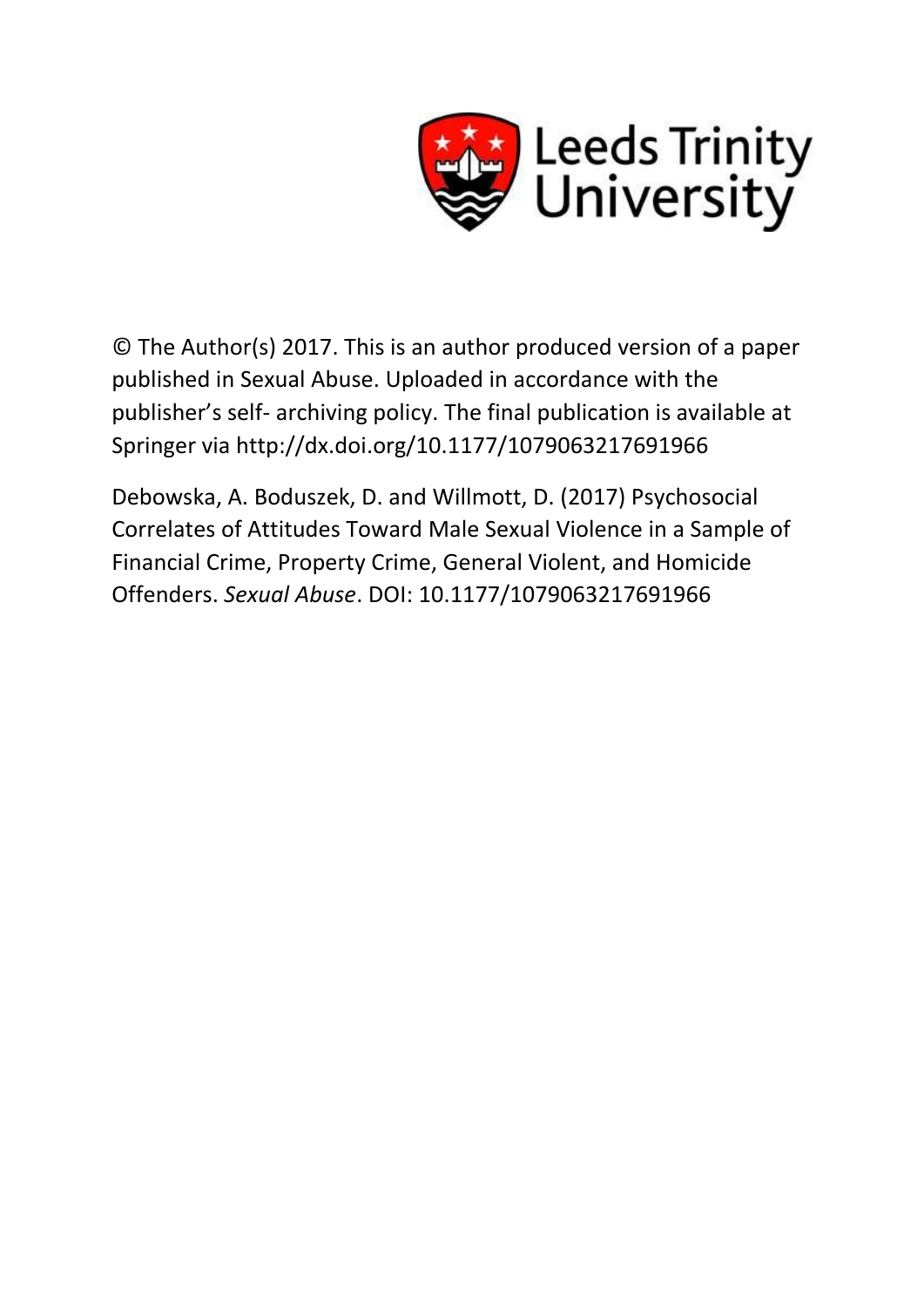# Running head: ATTITUDES TOWARDS MALE SEXUAL VIOLENCE

Psychosocial correlates of attitudes towards male sexual violence in a sample of financial crime, property crime, general violent, and homicide offenders

Agata Debowska<sup>1</sup>, Daniel Boduszek<sup>2, 3</sup>, & Dominic Willmott<sup>2</sup>

Paper accepted in *Sexual Abuse: A Journal of Research and Treatment*

Author Note:

<sup>1</sup> Liverpool John Moores University, Liverpool, UK <sup>2</sup> University of Huddersfield, Huddersfield, UK <sup>3</sup> SWPS University of Social Sciences and Humanities, Katowice, Poland

Conflict of Interest: Authors declare that they have no conflict of interest.

Correspondence concerning this article should be addresses to Agata Debowska, Liverpool John Moores University, School of Natural Sciences and Psychology, Tom Reilly Building, Byrom Street, Liverpool L3 3AF, United Kingdom, contact email: [a.debowska@ljmu.ac.uk](mailto:a.debowska@ljmu.ac.uk)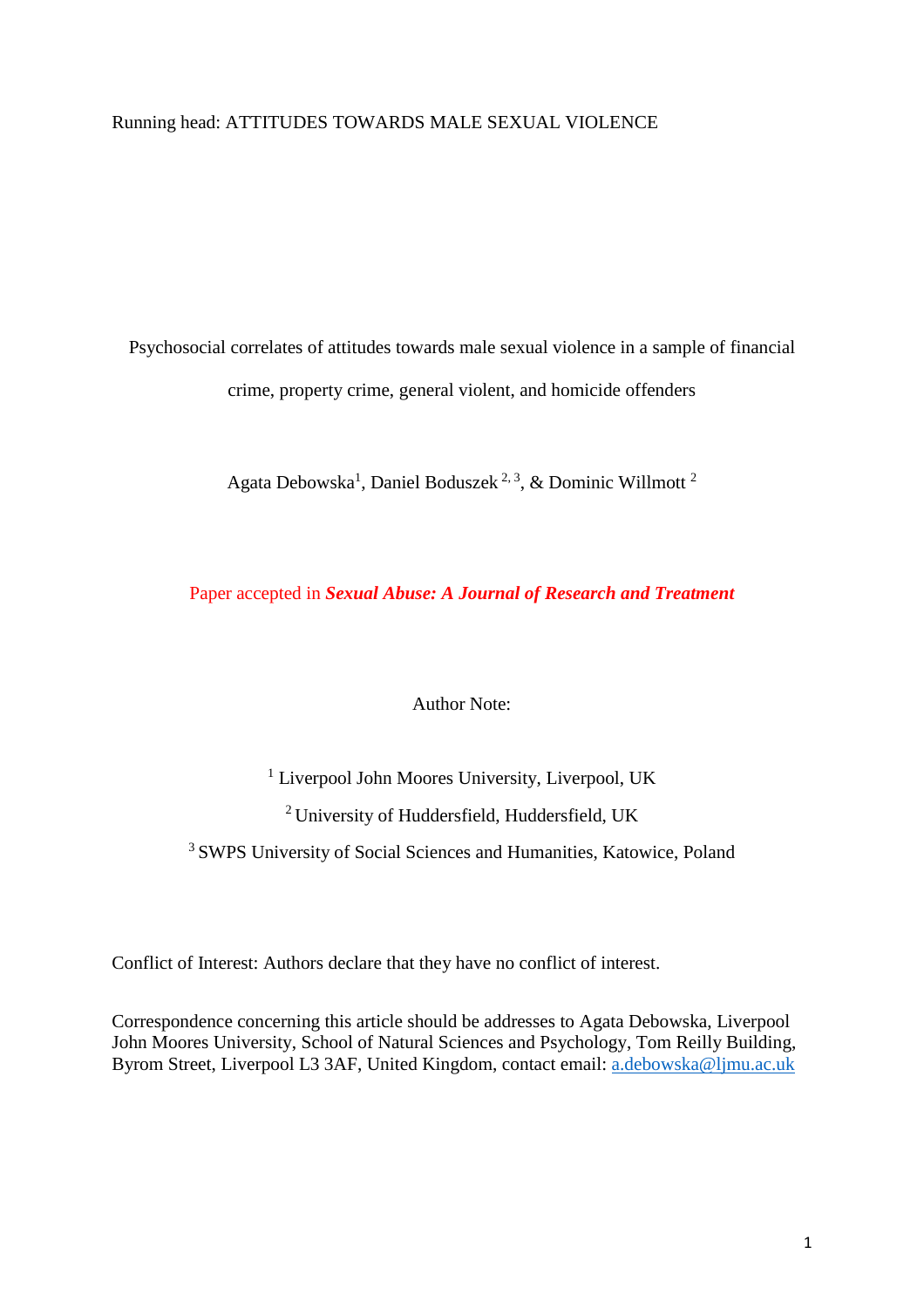#### **Abstract**

Whilst those currently serving prison sentences for sexual violence can be identified and receive treatment, the number of prisoners with a history of sexual violence against female partners is unknown. Methods to identify prisoners with a proclivity for such violence and accurately assess the risk they pose before and after incarceration are therefore required. Here, we aimed to assess the level of sexually violent attitudes within dating relationships and to examine their associations with experiences of child abuse and neglect (CAN), psychopathic personality traits, prisonization, number of incarcerations, age, years of schooling, relationship status, and parenting among different types of offenders (financial crime, property crime, general violent, and homicide offenders). Data were collected among a large systematically selected sample of adult male inmates  $(N = 1,123)$ . We demonstrated that sexual violence-supportive attitudes appear to be a function of child sexual abuse, psychopathic personality traits, and may be developed through early socialisation experiences as well as incarceration. Practical implications of current findings are discussed.

*Keywords*: Attitudes towards male sexual violence in dating relationships; Child abuse and neglect (CAN); Psychopathic personality traits; Prisonization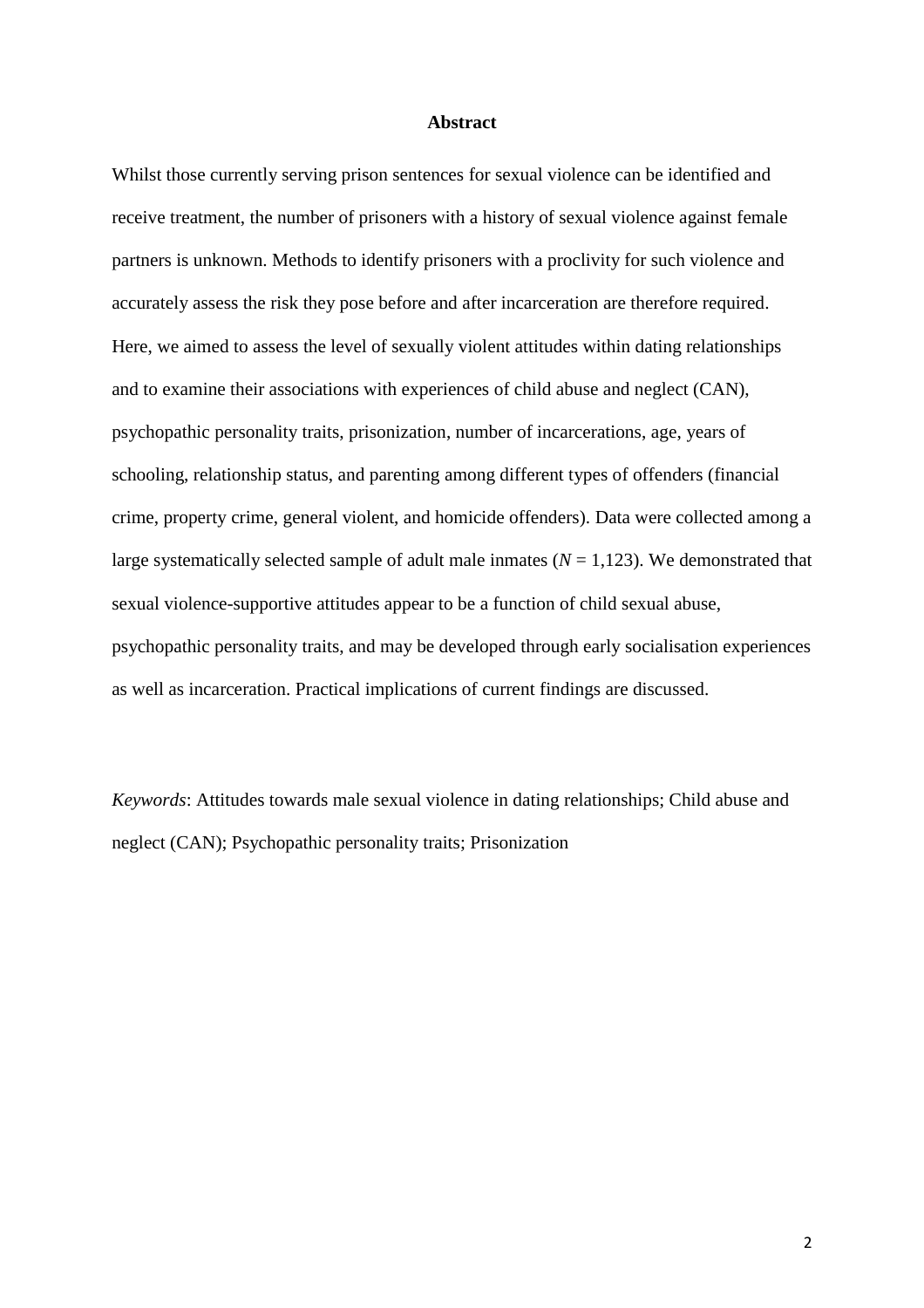Psychosocial correlates of attitudes towards male sexual violence in a sample of financial crime, property crime, general violent, and homicide offenders

#### **Prevalence of violence against women**

Violence against women has been described as one of the most pervasive human right violations of modern times (World Health Organisation [WHO], 2013). Broadly defined as, "any act of gender-based violence that results in, or is likely to result in, physical, sexual or mental harm or suffering to women" (United Nations, 1995, p. 76), recent figures suggest one in three women will be victimised in their lifetime (WHO, 2013). Importantly, the majority of physical and sexual violence is shown to be committed by an intimate partner. Despite variations between countries, large scale population based surveys display many regions where in excess of 60 per cent of women experience some form of intimate partner violence (IPV) (Garcia-Moreno, Jansen, Ellsberg, Heise, & Watts, 2006; UNICEF, 2015; WHO, 2013). Whilst the number of convictions for IPV are reportedly increasing throughout Europe as a whole, repeat victimisation remains high (Crown Prosecution Service, 2015) and as many as 66 per cent of IPV offenders have been reported to recidivate within the first year after prison release (Loinaz, 2014). In considering the prevalence, seriousness, and significant monetary costs (see DeLisi *et al*., 2010; Wickramasekera, Wright, Elsey, Murray, & Tubeuf, 2015) of such offences, a greater understanding of the factors that precipitate perpetration is required to effectively tackle the problem.

# **Attitudes towards sexual violence**

One explanation attempting to account for high prevalence rates of IPV are the commonly held attitudes supportive of violence within relationships, and in particular sexual violence (WHO, 2016). Numerous studies have demonstrated evidence of a relationship between negative attitudes towards women and a proclivity for sexual violence (Alleyne,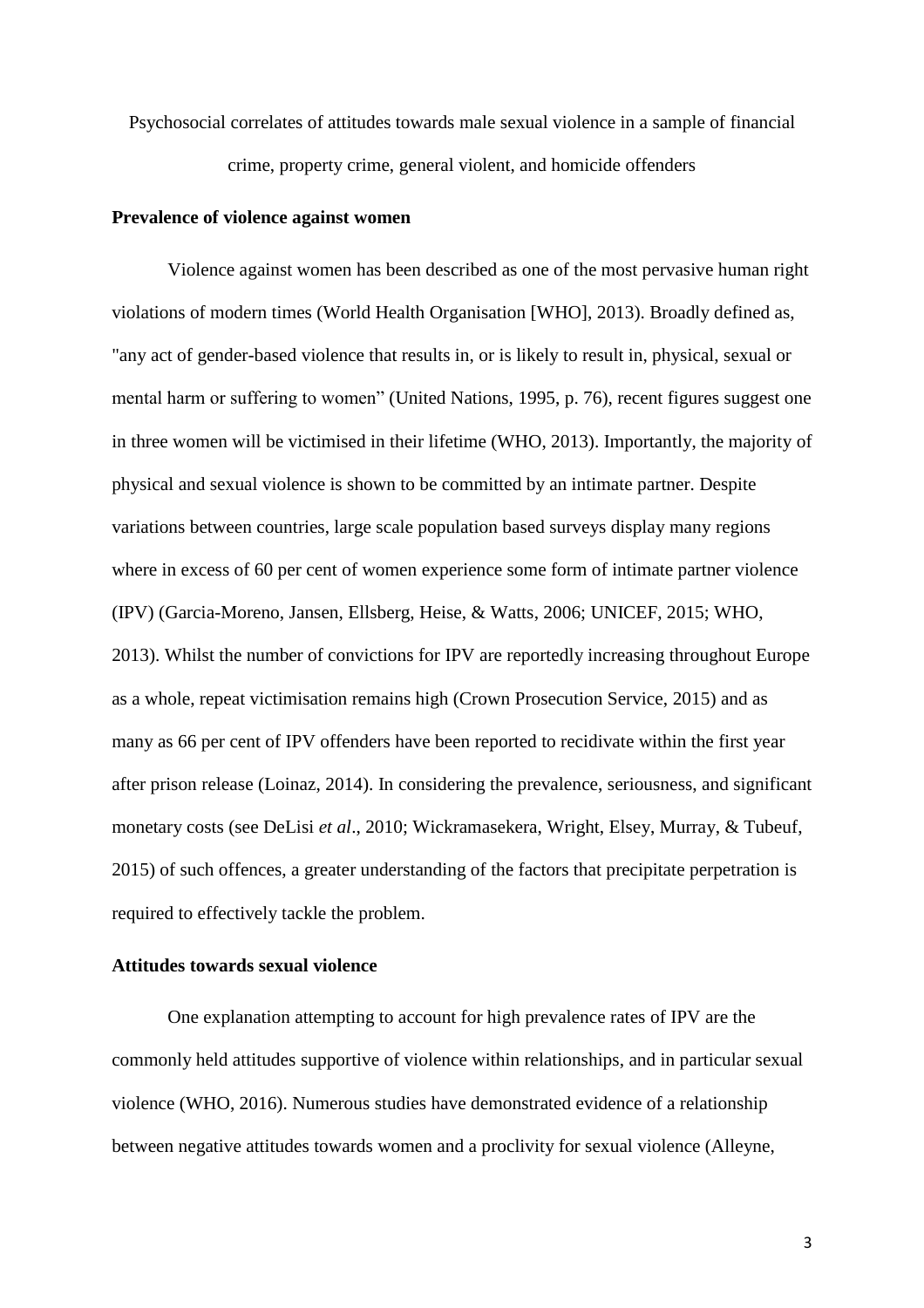Gannon, Ciardha, & Wood, 2014; Blake & Gannon, 2010; Bohner, Pina, Viki, & Sieber, 2010; Bohner, Siebler, & Schmelcher, 2006; Lonsway & Fitzgerald, 1994). Rape myths are an example of such attitudes, equating to "beliefs that are generally false, but are widely and persistently held and that serve to deny and justify male sexual aggression" (Lonsway & Fitzgerald, 1994, p. 134). Whilst some research displays subscription to such myths varies across differing section of society (Ward, 1995), the function remains consistent - acting as 'psychological neutralizers' that allow men to shed any social prohibitions which may otherwise prevent the harm of women (Bohner *et al*., 1998; Burt, 1980).

Male attitudes that specifically support the sexual abuse of women within dating relationships also appear prevalent within those who perpetrate IPV or have a proclivity to do so (Check & Malumuth, 1985; Clarey, Hokoda, & Ulloa, 2010; Price, Byers, & the Dating Violence Research Team, 1999; Temple, Shorey, Tortolero, Wolfe, & Stuart, 2013). Whilst similar to rape myths, these attitudes tend to centre more upon a direct sense of sexual entitlement and ownership over female partners. Termed *cognitive distortions*, the importance of such offence-supportive attitudes has been highlighted in the commission of sexual offending (Bouffard, 2010). Research and clinical practice argue cognitions to be deterministically connected to internal processes and problematic thinking which rationalise and prolong sexual violence perpetration (Abel, Becker, & Cunningham-Rathner, 1984; Ciardha & Ward, 2013). In fact, cognitive distortions remain one of the major targets of intervention programmes with those incarcerated for sexual offences (Ward & Beech, 2006).

Whilst those currently serving prison sentences for sexual violence can be identified and receive treatment, Day, Richardson, Bowen, and Bernardi (2014) highlight that with a universal offence of IPV lacking, very little published data displays the number of prisoners with a history of sexual violence against partners. Likewise, difficulties associated with obtaining convictions for IPV are likely to mean perpetrators of such offences are convicted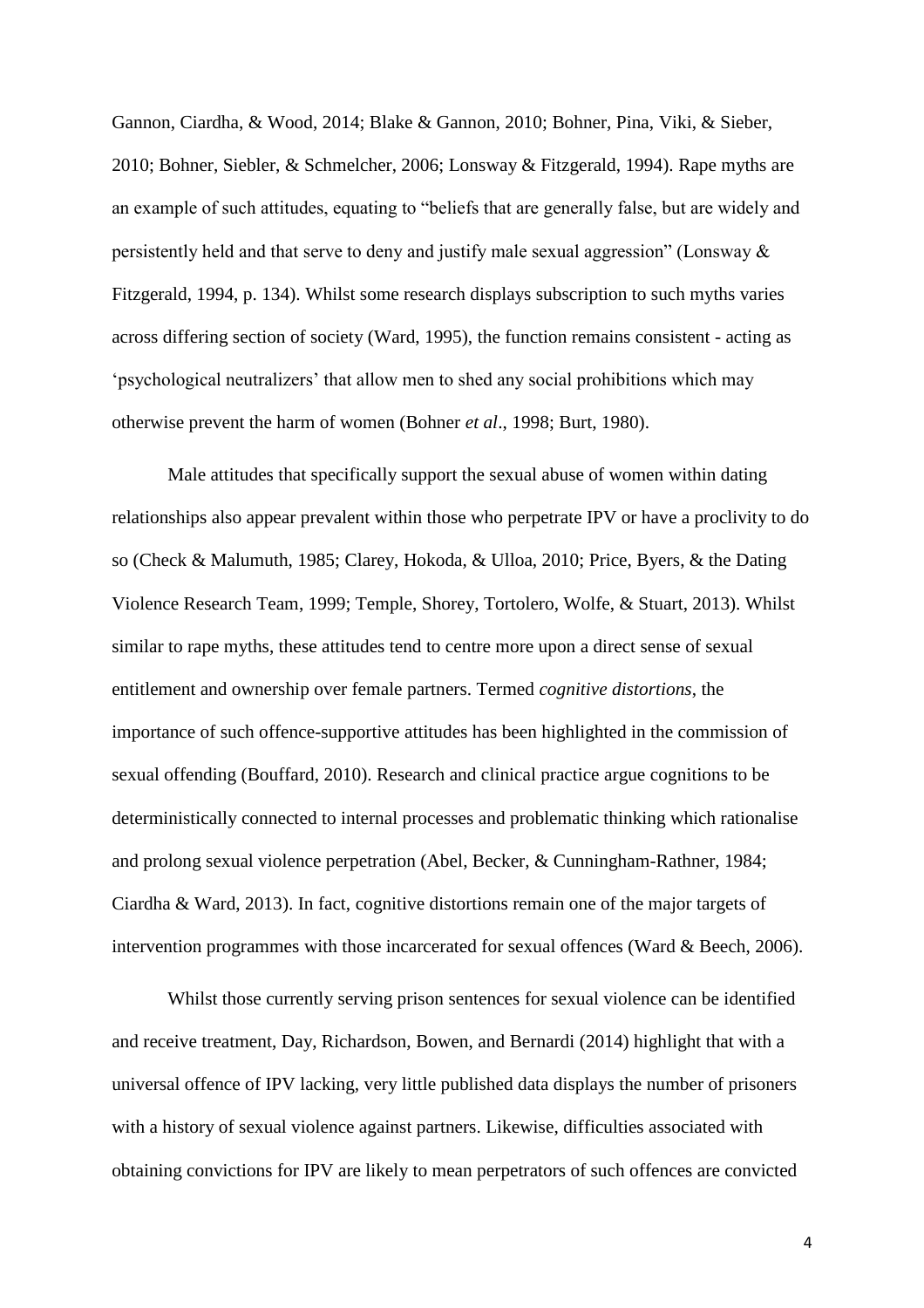of alternative offences that underlie the broader picture of abuse (such as assault/trespass), distorting true prevalence rates within the prison population. Additional methods are thereby required to identify the extent of intimate partner sexual violence (IPSV) offenders within the prison population and accurately assess the risk they pose both before and after incarceration. Moreover, a better understanding of factors associated with increased acceptance of sexual violence may prove useful for designing and implementing appropriate prevention and intervention programmes in prison context.

#### **Sexual violence attitudes and child abuse and neglect (CAN)**

Based upon Shaver's (1970) defensive attribution hypothesis, it might be expected that personal experience of sexual victimisation will increase empathy for other victims and result in more negative attitudes towards sexual violence in general. However, this appears not to be the case with research finding no difference in rape myth subscription or blame attribution between those who had experienced sexual victimisation and those who had not (Carmondy & Washington, 2001; Jenkins & Dambrot, 1987). In another study using a rape scenario, participants classified as unacknowledged victims of sexual violence (i.e., those who did not conceptualise their experiences as rape), compared with non-victims and acknowledged victims, attributed the highest responsibility to the victim (Mason, Riger, & Foley, 2004). It was previously suggested than unacknowledged victims are likely to engage in self-blame (Botta & Pingree, 1997; Frazier & Seales, 1997) – a thinking pattern which could be extended onto other victims of similar violence.

Consistent with an alternative theoretical framework, the cycle of violence hypothesis, victims of child abuse may be more likely than non-victims to exhibit sexually violent attitudes. Support is offered by way of research that found a relationship between experiences of childhood maltreatment and violent offending (Fox, Perez, Cass, Baglivio, & Epps, 2015), rape convictions (Dhawan & Marshall, 1996), violent sexual offending (Widom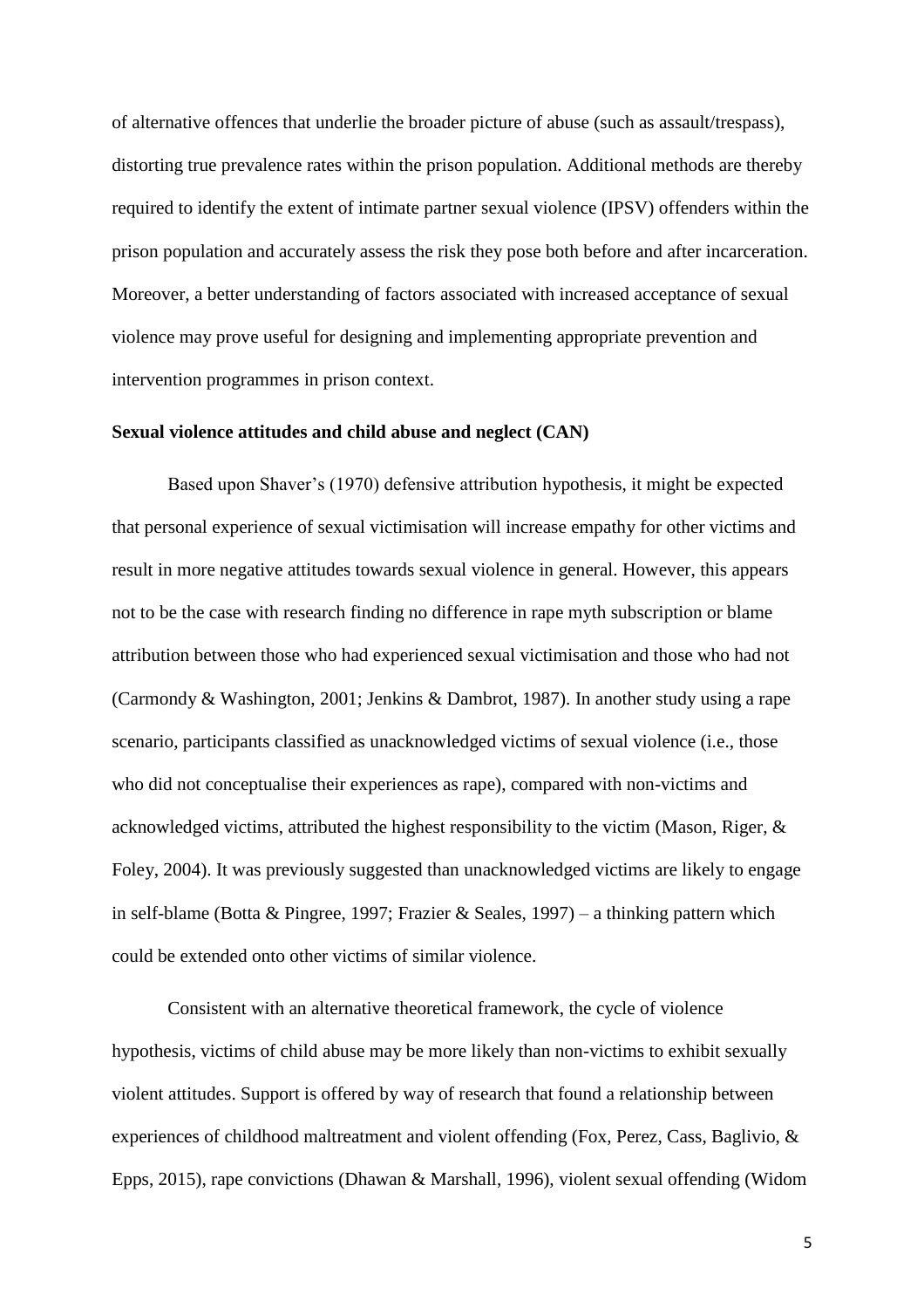& Ames, 1994), and general IPV (Ireland & Smith, 2009) in adulthood. Child sexual abuse has been revealed to be predictive of verbal and physical sexual coercion (Gámez-Guadix, Straus, & Hershberger, 2011; Lyndon, White, & Kadlec, 2007) as well as sexual assault perpetration (DeLisi, Kosloski, Vaughn, Caudill, & Trulson, 2014; Loh & Gidycz, 2006). Directly exploring the relationship between childhood exposure to violence and rape myth acceptance (RMA), recent research indicated such exposure has a significant positive effect upon attitudes towards rape, shown to be associated with proclivity for sexual violence (Debowska, Boduszek, Dhingra, Kola, & Meller-Prunska, 2015). Being the first known study to display such a relationship, Debowska *et al*.'s (2015) research provides an opportunity to extend our understanding further by investigating whether specific variants of childhood abuse interact consistently in the development of sexually violent attitudes.

In considering those past research findings and increased prevalence rates of CAN among forensic samples, exploring childhood experiences of abuse and neglect as predictors of sexually violent attitudes and behaviour among prisoners appears justified. Indeed, recent figures display that 29 per cent of British prisoners have experienced some form of childhood abuse in comparison to 20 per cent of the general population (Prison Reform Trust, 2015). In a large UK cohort study among a mixed-gender sample of 3,849 prisoners, 62 per cent of respondents reported having experienced emotional abuse, 61 per cent experienced physical abuse, and 31 per cent experienced sexual abuse as a child (Williams, Papadopoulou, & Booth, 2012). In another study, 68 per cent of 301 American adult male prisoners were reported to have experienced some kind of childhood victimisation (Weeks & Widom, 1998).

Overall, it appears that childhood maltreatment may lead to an intergenerational transmission of violence through a process of modelling, whereby observed sexually violent behaviour is learnt and imitated (Ellis, 1989). Despite the apparent applications of the cycle of violence model, however, the explanation does not account for those individuals who were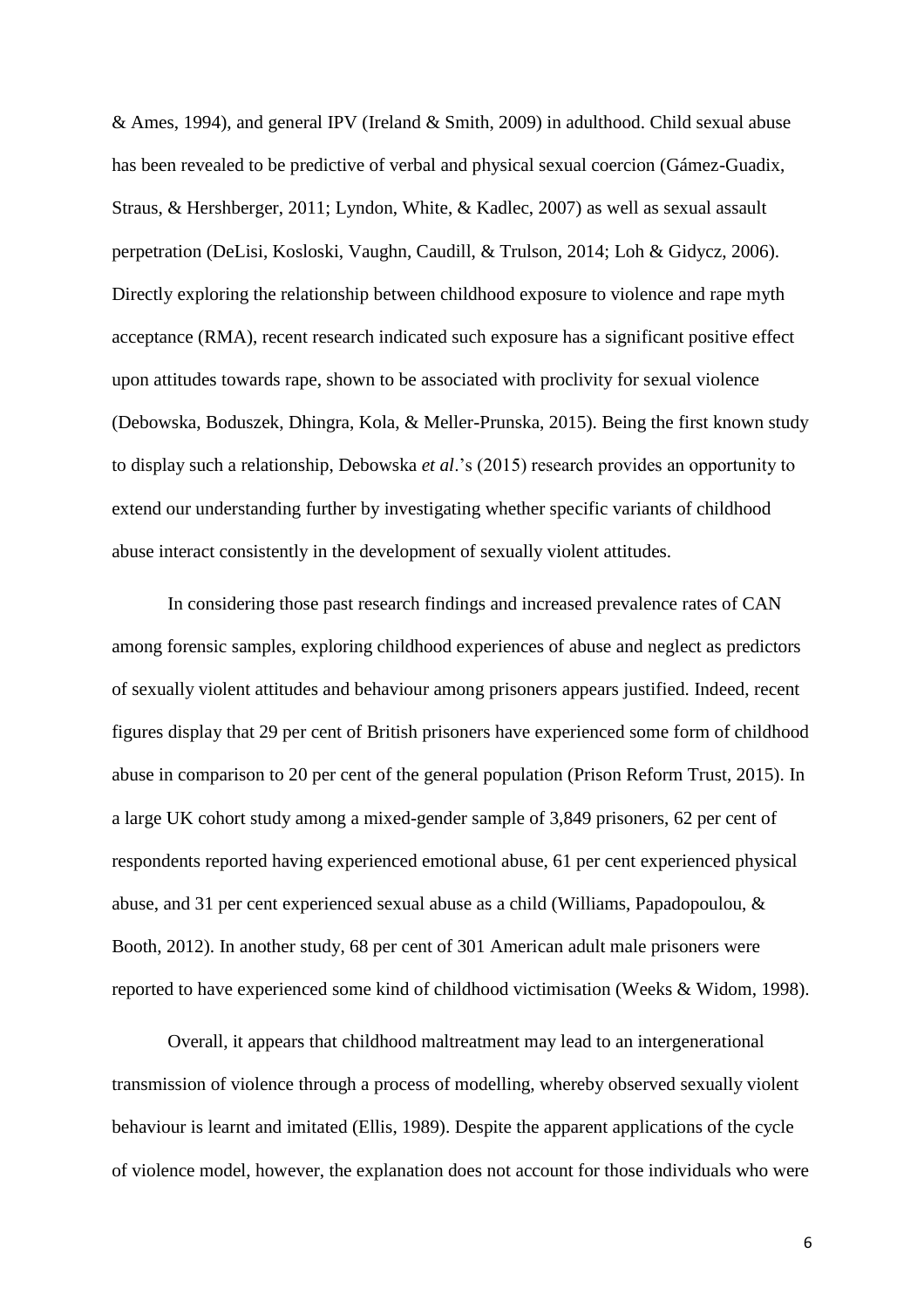not exposed to child abuse but still perpetrate sexual violence. This in itself leads to the assertion that other psychosocial factors may play a role in the development of sexually violent attitudes.

#### **Sexual violence attitudes and psychopathic traits**

Psychopathy is often described as a distinct cluster of interpersonal (e.g. deceitfulness and manipulation), affective (e.g. lack of empathy, remorse or guilt), lifestyle (e.g. impulsivity, irresponsibility), and behavioural (e.g. social deviance, criminality) features (Hare, 2003; Hare & Neumann, 2008). Despite limitations in past research related to the lack of distinction between sexual and violent offences, some evidence exists suggesting that enhanced psychopathic tendencies may function to increase the probability of violent offending (Corrado, DeLisi, Hart, & McCuish, 2015; McCuish, Corrado, Hart, & DeLisi, 2015) and sexual coercive behaviours (DeGue, DiLillo, & Scalora, 2010; Knight & Guay, 2007). According to DeGue *et al*. (2010), sexual coercers have the ability to manipulate others, whereas sexual aggressors are characterised by increased egocentricity and are more likely to have experienced child abuse. Mouilso and Calhoun (2013) found total psychopathy scores to be significantly positively correlated with RMA scores. Utilising more sophisticated statistical methods, Debowska *et al*. (2015) established a significant link between affective deficits in psychopathy and RMA. Conceptualisations of why psychopaths may be at an increased risk of sexual coercion pertain to a lack of affective responsiveness to typical expressions of distress, resulting from a deficit in the cognitive mechanism thought to be necessary to experience moral emotions, such as guilt or empathy (Blair, 1995). This idea that fostering empathy precludes aggressive behaviour was supported in some research where self-identified sexual aggressive males were found to be less affected by coercive vignettes dependent upon the more callous characteristics they possessed (Bernat, Calhoun, & Adams, 1999).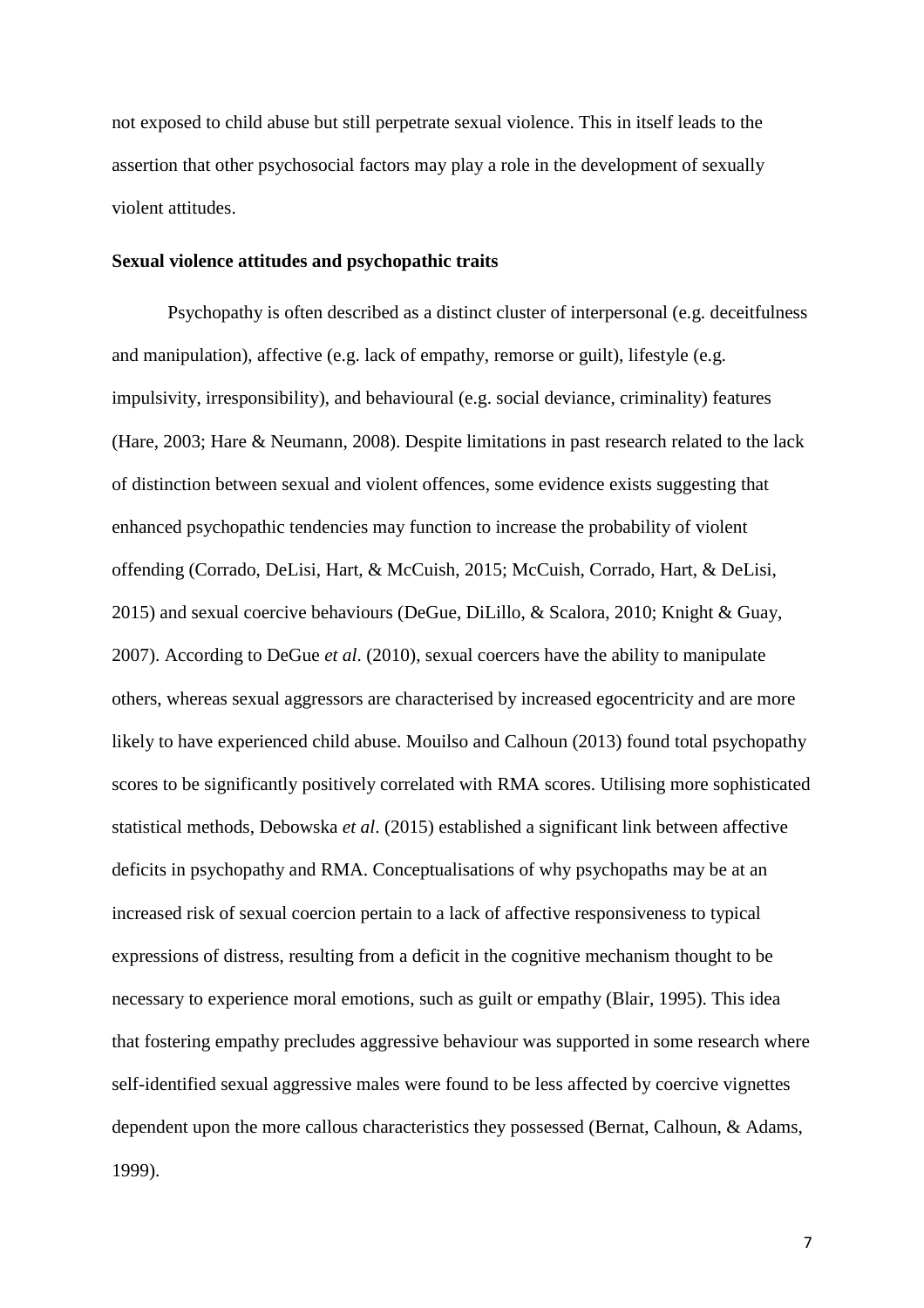Of note, although antisocial behaviour has been traditionally presented as an integral part of psychopathy, some current research has indicated that criminality should be interpreted as an outcome of psychopathic personality traits (Boduszek & Debowska, 2016; Boduszek, Dhingra, Hyland, & Debowska, 2015; Cooke & Michie, 2001; Skeem & Cooke, 2010a, b). Boduszek, Debowska, Dhingra, and DeLisi (2016) also suggested that affective deficits in psychopathy should be studied separately from the ability to understand and recognise others' emotional states. Additionally, egocentricity, linked with incapacity for love other than self-love, ought to be considered as a separate psychopathy dimension.

# **Environmental influence on sexual violence attitudes**

Despite a plethora of research examining the attitudes surrounding rape, less well developed is the understanding of demographic and sociocultural determinants of such attitudes. The relationship between age and RMA for instance is inconsistent (e.g. Anderson, Cooper, & Okamura, 1997); however, results of a recent meta-analysis displayed age to be non-significantly related to RMA (Suarez & Gadalla, 2010). Further, acceptance of violence against women appears to be increased among the less educated, irrespective of their gender (WHO, 2016). Current thinking has also indicated that certain sociocultural domains, specifically male-dominated groups or organisations, create an environment in which beliefs supporting violence in sexual relationships become normalised (Boswell & Spade, 1996). Termed 'rape culture', evidence of such belief systems has been found among certain social groups, including college fraternities, sports teams, and aggressive sports in particular. It was demonstrated that such male-dominated milieus promote hypermasculinity<sup>1</sup> and influence the level of rape-supportive attitudes (Bleecker & Murnen, 2005; Forbes, Adam-Curtis, Pakalka, & White, 2006; Sawyer, Thompson, & Chicorelli, 2002). Although characterised by non-

 $\overline{\phantom{a}}$ 

<sup>&</sup>lt;sup>1</sup> Hypermasculinity is an extreme form of masculinity based upon factors such as the endorsement of stereotypical views around gender roles and male power (Hunter, 2007).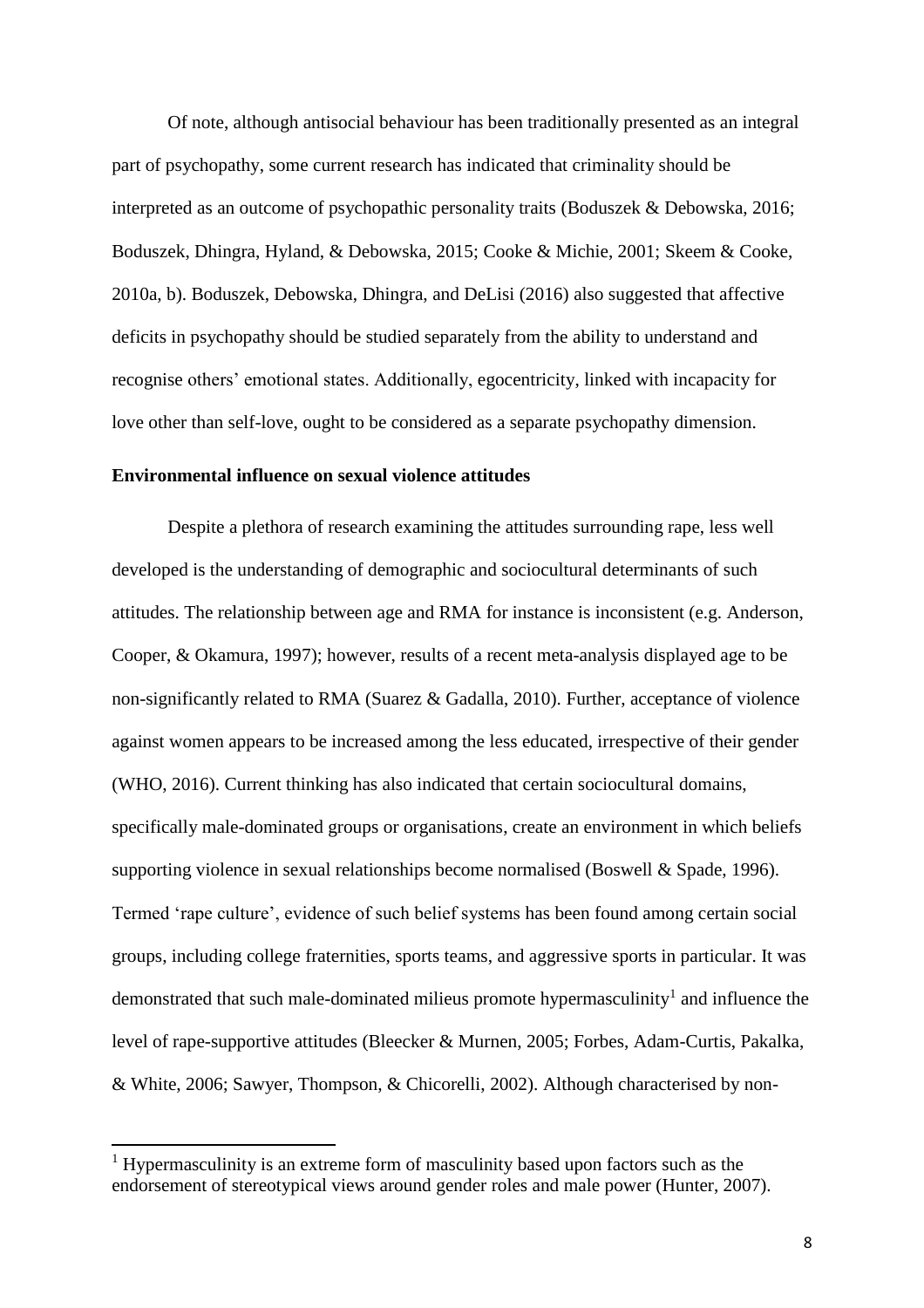voluntary membership, prisons appear to be a further example of a context where the combination of masculinity, dominance, and aggression may foster similar rape-supportive attitudes among its members (Kupers, 2005). This is similar to the concept of *prisonization*, explaining that within the prison environment certain individuals adopt the customs and general inmate subculture (Clemmer, 1940), which in turn influences behaviour and thinking.

Recent research tested the effects of confinement upon the development of RMA through the use of propensity score matching techniques. Whilst controlling for background covariates, Debowska, Boduszek, Dhingra, and DeLisi (2016) found evidence to suggest that imprisonment had a significant effect upon stereotypical thinking about rape. Interpretation of findings alongside the aforementioned psychological and behavioural experiences shown to be of significance, appear to offer support in line with an ecological explanation of rapesupportive attitude development. In that, the complex array of interconnected individual, relationship, community, and macro-social factors may lead to the development of shared sexually violent values among prisoners.

#### **The current study**

Previous studies have examined correlations between psychopathy, childhood exposure to violence, as well as environmental factors and sexual violence and RMA. However, lacking within the literature is an examination of the aetiology of sexual dating violence-supportive attitudes among differing types of offenders. This is an important omission because these are attitudes which centre more upon a direct sense of sexual entitlement and ownership over female partners than RMA, and hence appear to be a more direct antecedent of IPSV. Moreover, despite the fact that such attitudes have been previously explored among offenders incarcerated for sexual offences (Murphy, 1990), convictions for IPSV are still rare, meaning that more imprisoned individuals than indicated by index offences alone may have a history of such violence (Day *et al*., 2014). It is envisaged that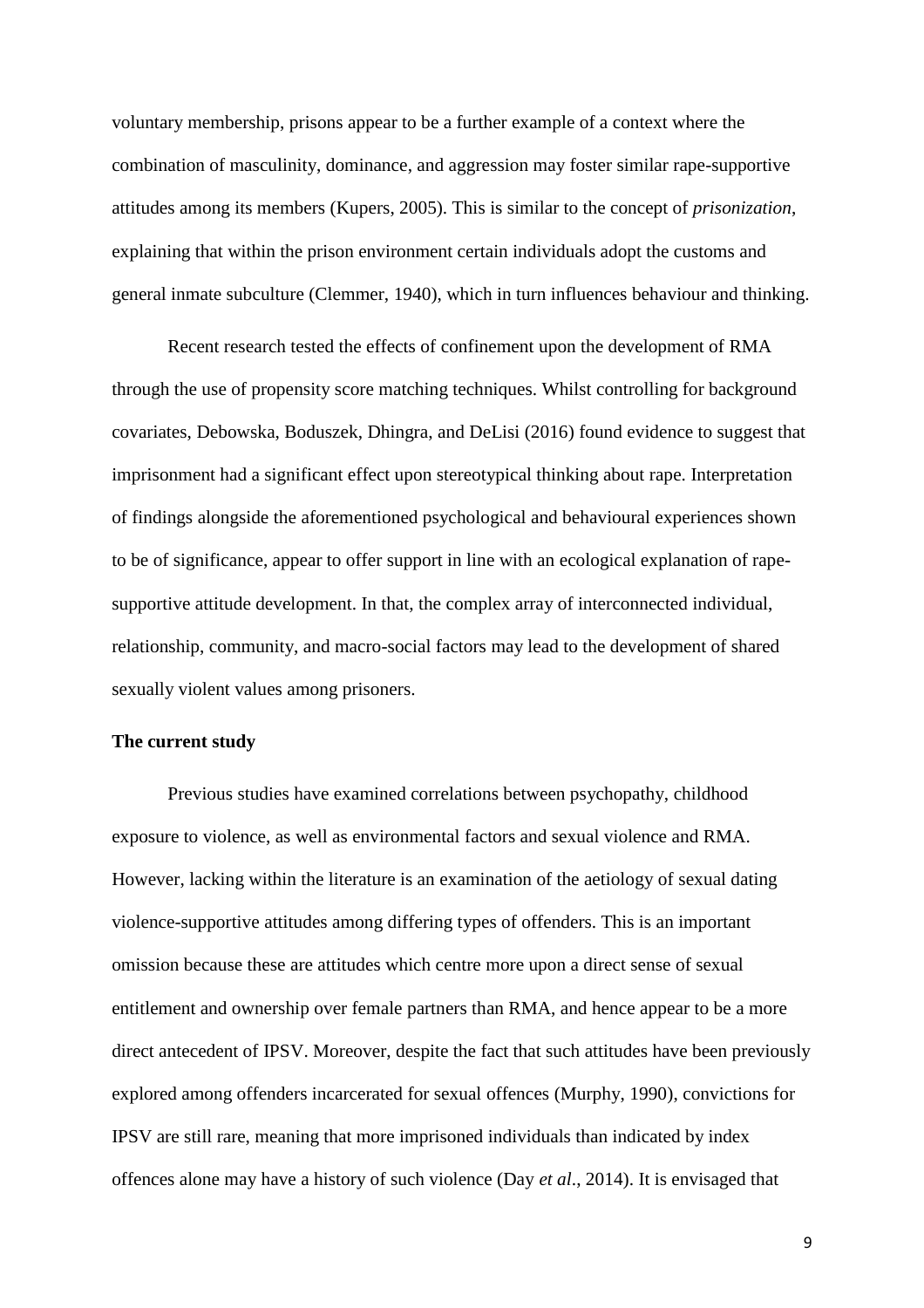research exploring sexually violent attitudes in prisoners may result in the development of (*a*) improved screening measures and procedures within prison context, and (*b*) more effective treatment programmes, tailored to the specific needs of different types of offenders. Consequently, the present study was designed with the following objectives in mind:

- 1. To assess the level of sexually violent attitudes within dating relationships among different types of offenders (financial crime, property crime, general violent, and homicide offenders).
- 2. To assess the prevalence of different types of childhood abuse experiences (physical abuse, emotional abuse, neglect, contact sexual abuse, and penetrative sexual abuse) among various types of offenders.
- 3. To examine whether different types of childhood abuse, psychopathic personality traits (affective responsiveness, cognitive responsiveness, interpersonal manipulation, and egocentricity), prisonization, number of incarcerations, age, years of schooling, relationship status, and parenting (raised by both parents, mother only, father only, or not raised by biological parents) form significant associations with sexually violent attitudes within dating relationships.
- 4. To determine whether predictors of sexually violent attitudes within dating relationships differ for various types of offenders.

# **Method**

## **Sampling Procedure**

According to the 2015 census, the total prison population in the Republic of Poland consists of 76,145 inmates. There are 215 correctional units, including main prisons, remand prisons, and detention centres (the focus of this project was only on males from main maximum- and medium-security prisons). In order to minimise sampling bias and maximise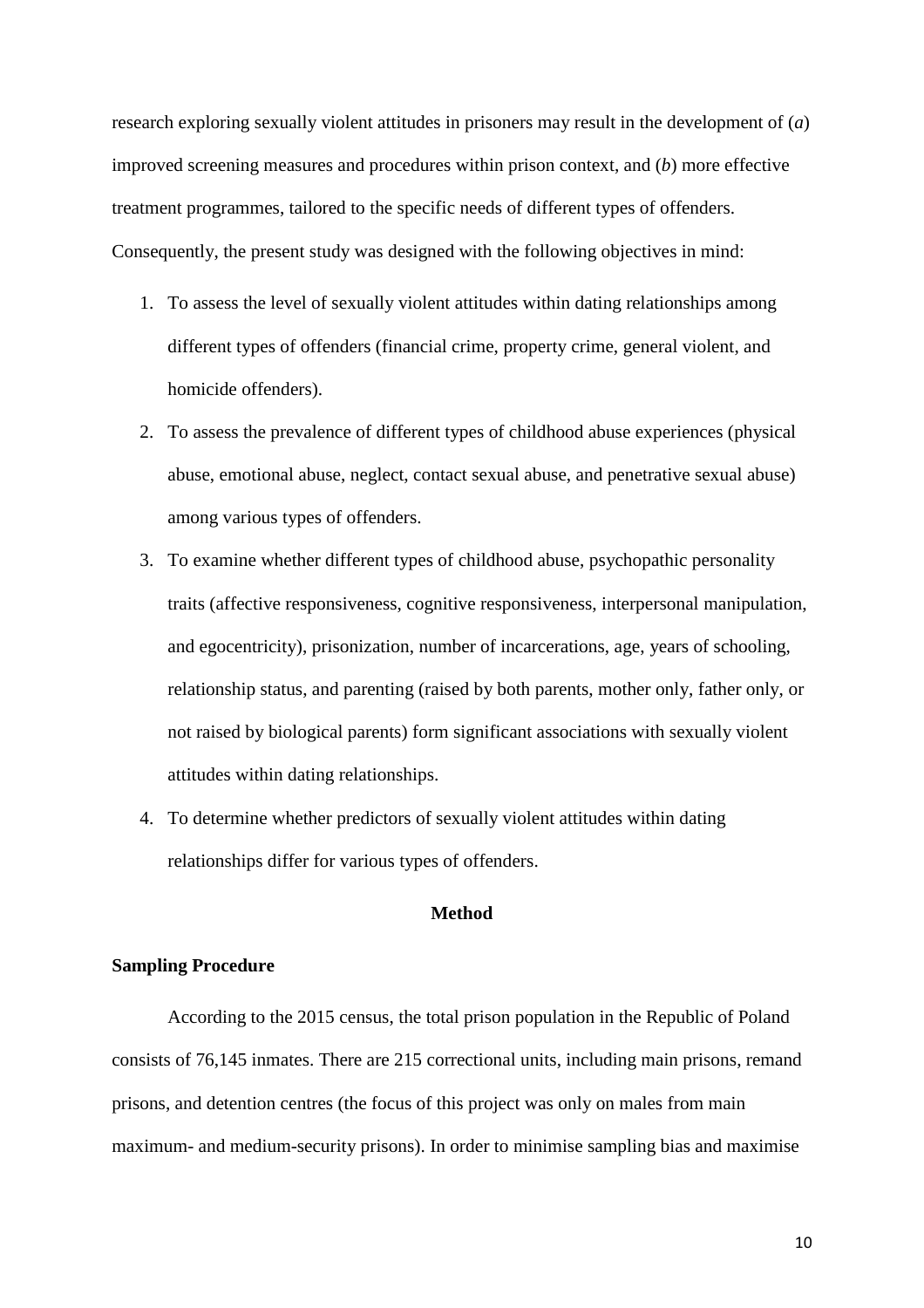the generalisability of findings, systematic sampling procedure was applied in the current study. First, we randomly selected 10 prisons (five maximum-security and five mediumsecurity) for participation. Access to those prisons was granted by regional prison wardens. Printed self-reported anonymous surveys were delivered by authors to all selected prisons and systematically distributed among inmates (stratification was based on prison blocks and level of recidivism). Data collection occurred in inmates' living units and was monitored by one prison personnel on each block/wing. The prison personnel explained the nature and purpose of the study and provided a summary of the informed consent. Prior to data collection, appropriate training for prison personnel was delivered by authors. Given inmates' standing as a vulnerable population and the potential that they may feel compelled to participate, it was made clear both in the consent form and verbally (by the prison personnel) that participation was voluntary. In addition, inmates were informed verbally that they should not participate in the study if they could not read, but that they did not have to inform data collectors of the specific reason for not participating. Inmates consenting to participate were told that all information they provided in this study was anonymous. Participants were instructed to place completed surveys in envelopes and return them to a data collector or place them in a correspondence box which was available on each prison block. In maximum security units, the prison personnel collected the surveys from each participant upon completion. Completed surveys were collected from all participating prisons by the research team and posted to the home university in the United Kingdom.

#### **Sample**

In total, 1,126 of inmates were included in the current analysis (age range from 19 to 76, *M* = 34.26, *SD* = 9.65, *Mdn* = 33, and Mode = 35). Six hundred and fifty-one (*n* = 651; 57.8%) participants were from maximum and 475 (42.2%) from medium security prisons. Education was measured by years of schooling (range from 6 to 16,  $M = 9.66$ ,  $SD = 2.60$ ,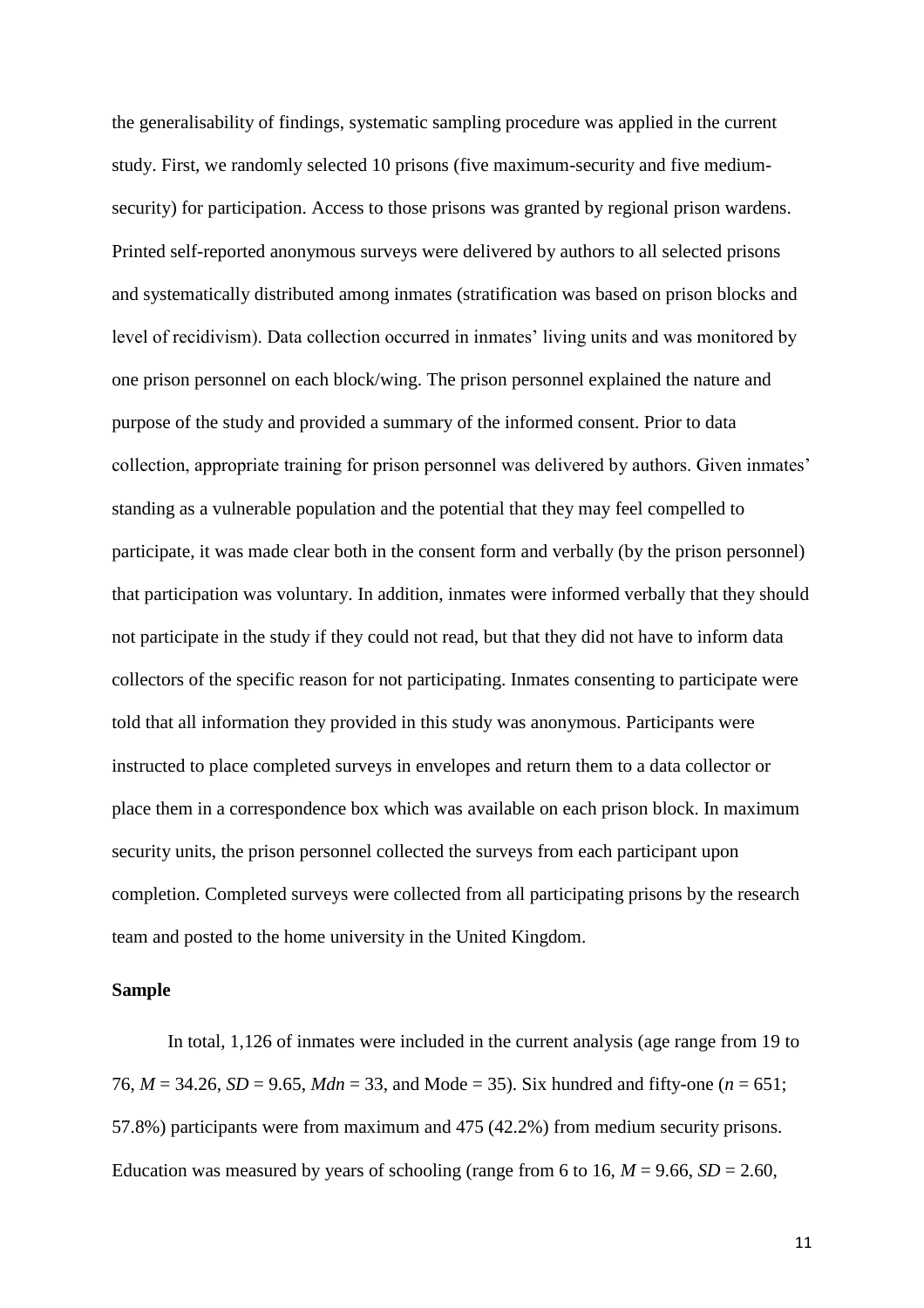$Mdn = 11$ , and Mode = 11). Additionally, 745 prisoners reported being single and 381 were in a relationship. Seven hundred and forty-two  $(n = 742)$  participants were raised by both parents, 228 by mother only, 33 by father only, whereas the remaining inmates  $(n = 123)$ were not raised by their biological parents.

#### **Offender classification**

In the current sample, 364 participants were in prison for the first time, 297 for the second time, 212 for the third time, 109 for the fourth time, and 144 respondents were in prison five times or more (range from 1 to 17 times,  $M = 2.66$ ,  $SD = 1.95$ ,  $Mdn = 2$ , Mode = 1). Some of the recruited inmates engaged in a variety of both violent and non-violent criminal activities. Emerging research evidence suggests that IPV perpetration is significantly associated with other types of interpersonal violence, indicating that some individuals may be more prone to aggressive behaviour than others (Kiss, Schraiber, Hossain, Watts, & Zimmerman, 2015). Therefore, in order to create meaningful (in the context of the current research) offender categories, the sample was divided into groups based on the most severe crime of violence committed and the level of engagement with victim, ranging from financial crime offenders (no interpersonal violence involved and no identifiable human victim), crimes against property (no interpersonal violence but an identifiable human victim), general violent offences (interpersonal violence involved and an identifiable human victim), and finally homicide (the most extreme form of interpersonal violence and an identifiable human victim). As such, participants classified as property crime offenders *did not* commit any violent offences, but participants classed as homicides could have also engaged in crimes against property. Based on this procedure, 199 participants were grouped as financial crime offenders (specific crimes included fraud and tax evasion), 393 were classed as property crime offenders (e.g., theft and burglary), 417 were violent offenders (e.g., assault and battery), and 117 were classed as homicides.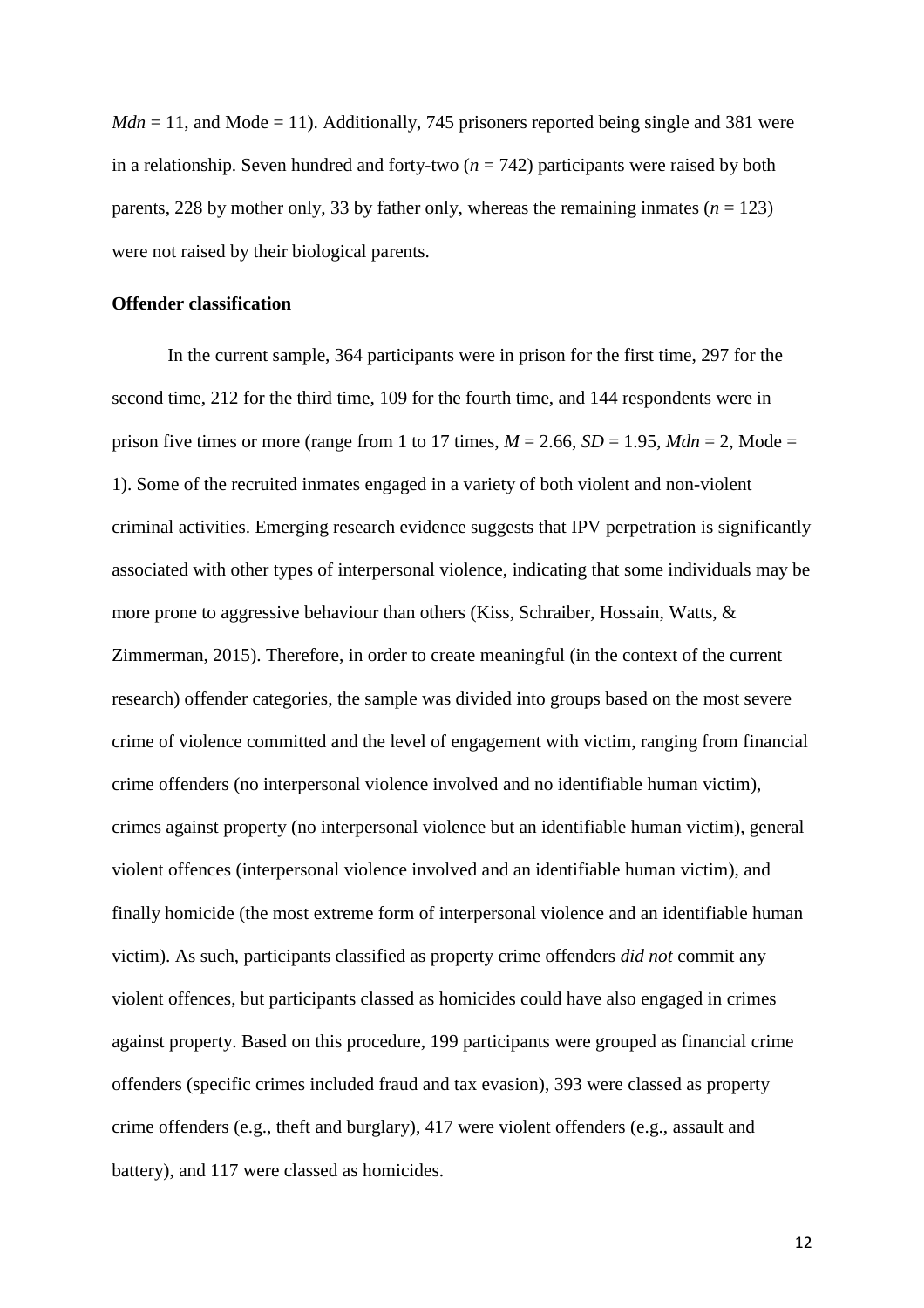#### **Response and completion rates**

Completion rate (i.e., the number of respondents who completed the full survey) in the current study was 63%, whereas response rate (i.e., the number of all approached participants who completed the survey) amounted to 45%. These rates are satisfactory by present survey research standards (Babbie, 2007; Finkelhor, Vanderminden, Turner, Shattuck, & Hamby, 2016; Keeter, Kennedy, Dimock, Best, & Craighill, 2006; Kohut, Keeter, Doherty, Dimock, & Christian, 2012). Although the risk of response bias must always be considered, prior research did not reveal any significant association between response rates and non-response bias (Curtin, Presser, & Singer, 2000; Groves, 2006; Merkle & Edelman, 2002). Additionally, it has been demonstrated that the utilisation of appropriate methods (including sampling and design) assures research accuracy (Keeter *et al*., 2006).

## **Measures**

*Attitudes Towards Male Sexual Dating Violence* (AMDV-Sex; Price *et al*., 1999) is one of three instruments, labelled the Attitudes Towards Dating Violence Scales, inquiring into the acceptance of physical (Attitudes Towards Male Physical Dating Violence; AMDV-Phys), psychological (Attitudes Towards Male Psychological Dating Violence; AMDV-Psyc), and sexual (AMDV-Sex) violence perpetrated by males in dating relationships. The AMDV-Sex is a 12-item scale assessing the extent to which respondents subscribe to views supportive of sexual violence against women in dating relationships. In the current study, all items were scored on a 4-point Likert scale (1 = *disagree*, 4 = *agree*). Possible scores ranged from 12 to 48, with higher scores indicating greater acceptance of sexual violence towards women in dating relationships (Cronbach's alpha = .78).

*Psychopathic Personality Traits Scale* (PPTS; Boduszek *et al.*, 2016) is a selfreported 20-item measure designed to assess psychopathic traits in forensic and non-forensic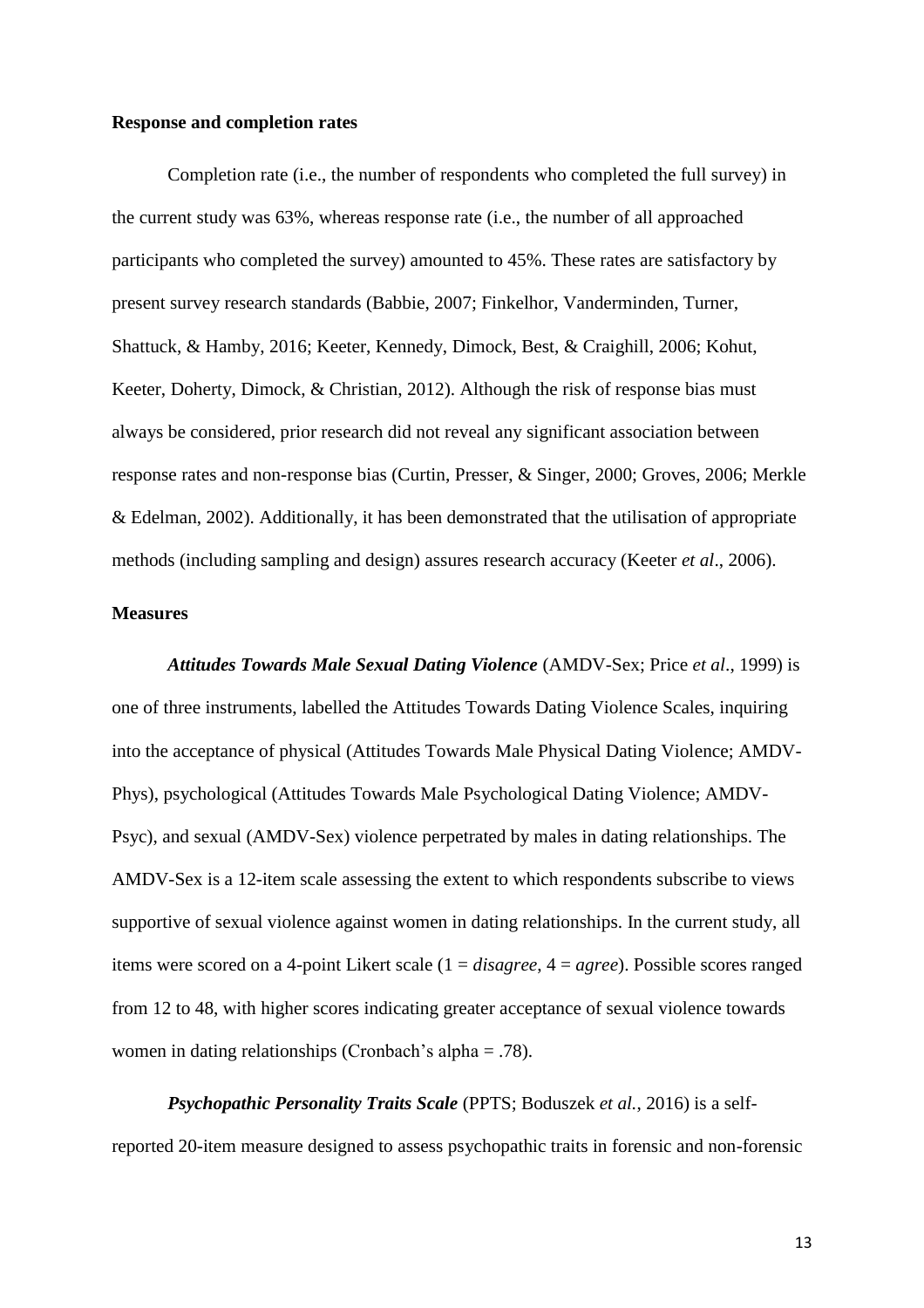populations. The scale was developed to measure four factors labelled affective responsiveness (Factor 1), cognitive responsiveness (Factor 2), interpersonal manipulation (Factor 3), and egocentricity (Factor 4) (for specific items see Table 3). Each subscale consists of five items measured using *agree* (1) and *disagree* (0) format (i.e., a trait is either present or absent). Scores range from 0 to 20, with higher scores indicating elevated levels of psychopathic personality traits. The affective responsiveness subscale (Cronbach's alpha = .86) is made up of items concerning characteristics of low empathy and emotional shallowness (higher scores suggest greater deficits in affective responsiveness). Cognitive responsiveness subscale (Cronbach's alpha = .76) measures the ability to understand others' emotional states, mentally represent another person's emotional processes, and engage with others' emotionally at a cognitive level (higher scores indicate greater deficits in cognitive responsiveness). The interpersonal manipulation subscale (Cronbach's alpha = .84) measures characteristics such as superficial charm, grandiosity, and deceitfulness (higher scores indicate an increased ability to manipulate others). Finally, egocentricity subscale (Cronbach's alpha = .69) assesses an individual's tendency to focus on one's own interests, beliefs, and attitudes (higher scores suggest increased egocentricity).

*Organizational Structure and Prisonization Scale* (OSPS; Thomas & Zingraff, 1974). Prisonization refers to "the adoption of the folkways, mores, customs, and general culture of the inmate subculture" (Clemmer, 1940, p. 270). The OSPS consists of eight statements relating to how prisoners feel about being in prison. Sample statements include: "It's a good idea to keep to yourself as much as you can"; "When a prisoner deals with a guard, he should stick up for his own beliefs and not let the guard tell him what's good and what's not". Responses are indexed on a 5-point Likert scale (1 = *strongly disagree*, 5 = *strongly agree*). Scores range from 8 to 40, with higher scores indicating increased levels of prisonization (Cronbach's alpha = .70).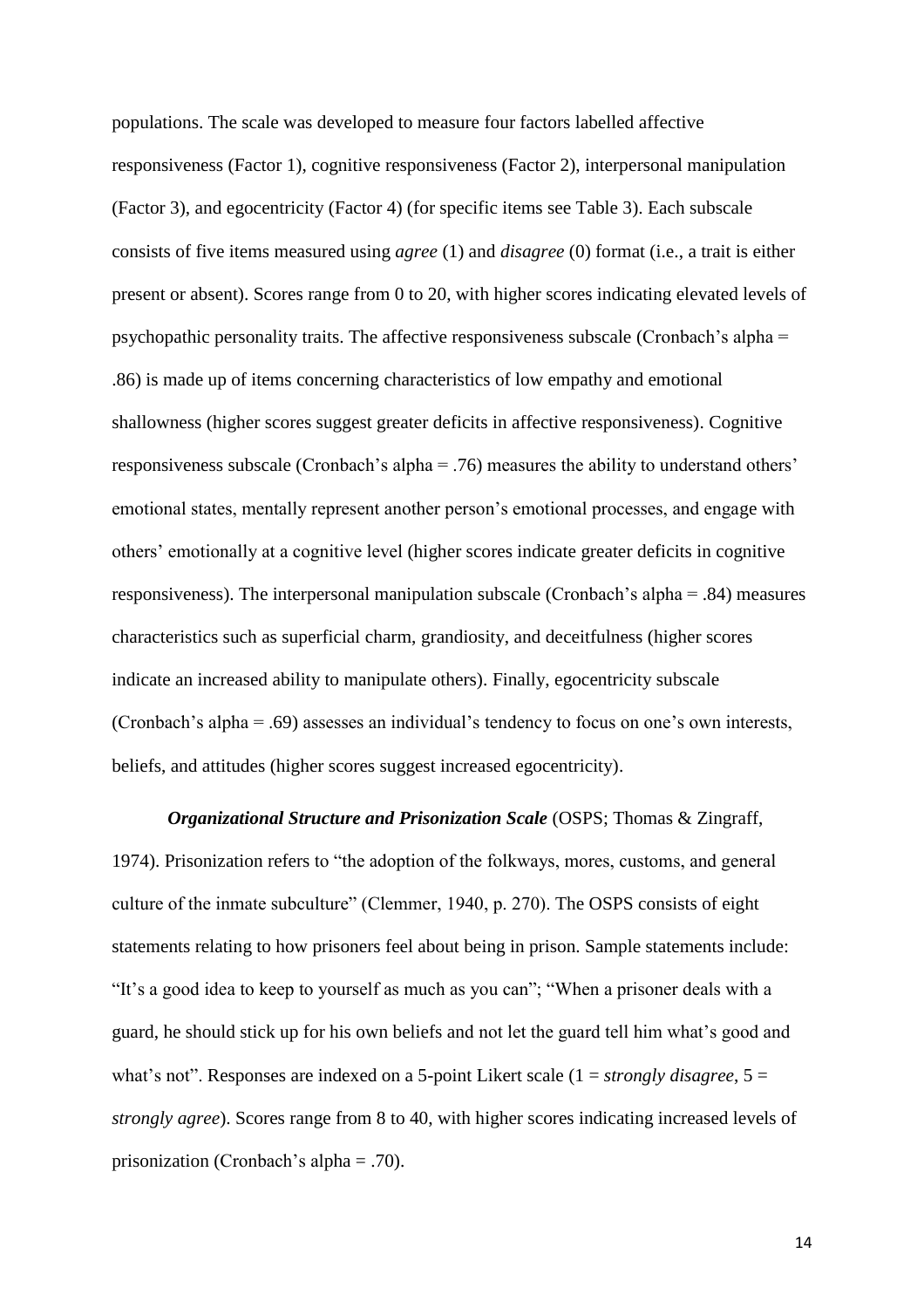*Child Abuse and Neglect Questionnaire* was developed for the purpose of the present research. It contains five items: child physical abuse ("How often in your childhood did someone physically hurt you in any way (e.g., hit, beat, kick)?"); child emotional abuse ("How often in your childhood did someone call you names, said mean things to you, or said you were worthless?"); neglect ("How often in your childhood did you have to look after yourself because a parent drank too much alcohol, took drugs, or was completely uninterested in you?"); contact sexual abuse ("How often in your childhood did someone touch your private parts when they shouldn't have or make you touch their private parts?"); and child penetrative sexual abuse ("How often in your childhood did someone force you to have sex?"). All items are scored on a 4-point Likert scale (1 = *never*, 2 = *sometimes*, 3 = *often*, 4 = *every day*).

*Lie scale* (Francis, Brown, & Philipchalk, 1992) is a 6-item subscale of the Eysenck Personality Questionnaire Revised-Abbreviated (EPQR-A) devised to control for social desirability bias. It is scored in a dichotomous fashion  $(0 = "no", 1 = "yes")$ . Cronbach's alpha for the scale was .72.

#### **Analytic procedure**

First, percentages of financial crime, property crime, general violent, and homicide offenders who experienced child physical abuse, emotional abuse, neglect, contact sexual abuse, and penetrative sexual abuse were calculated. Second, we performed nine betweensubjects ANOVAs to compare different groups of offenders on all continuous variables (attitudes towards male sexual dating violence, affective responsiveness, cognitive responsiveness, interpersonal manipulation, and egocentricity, prisonization, number of incarcerations, age, and years of schooling) included in the study. Finally, we conducted a multiple linear regression analysis for the full sample of offenders, followed by four separate analyses for different groups of offenders in order to assess whether CAN, psychopathy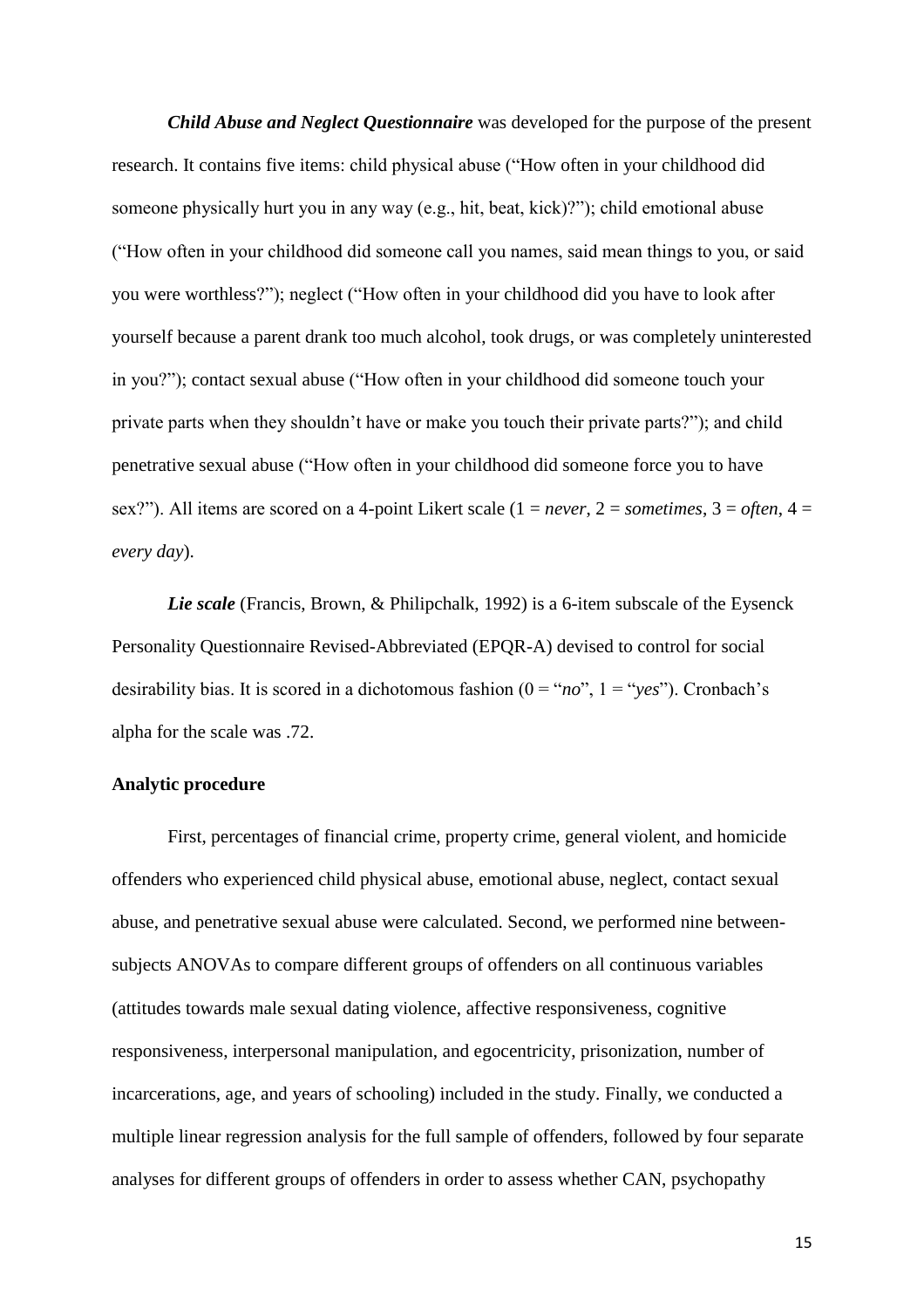factors, prisonization, number of incarcerations, age, years of schooling, relationship status, and parenting (raised by both parents, mother only, father only, or not raised by biological parents) were significantly correlated with attitudes towards male sexual dating violence.

#### **Results**

#### **Descriptive statistics and ANOVAs**

Percentages of financial crime, property crime, general violent, and homicide offenders who reported to have experienced child physical abuse, emotional abuse, neglect, contact sexual abuse, as well as penetrative sexual abuse are presented in Table 1. Overall, these findings suggest that emotional abuse was the most common type of maltreatment for the full sample. Further, homicide offenders, compared with the remaining groups of inmates, were most likely to have been affected by all forms of child abuse and neglect.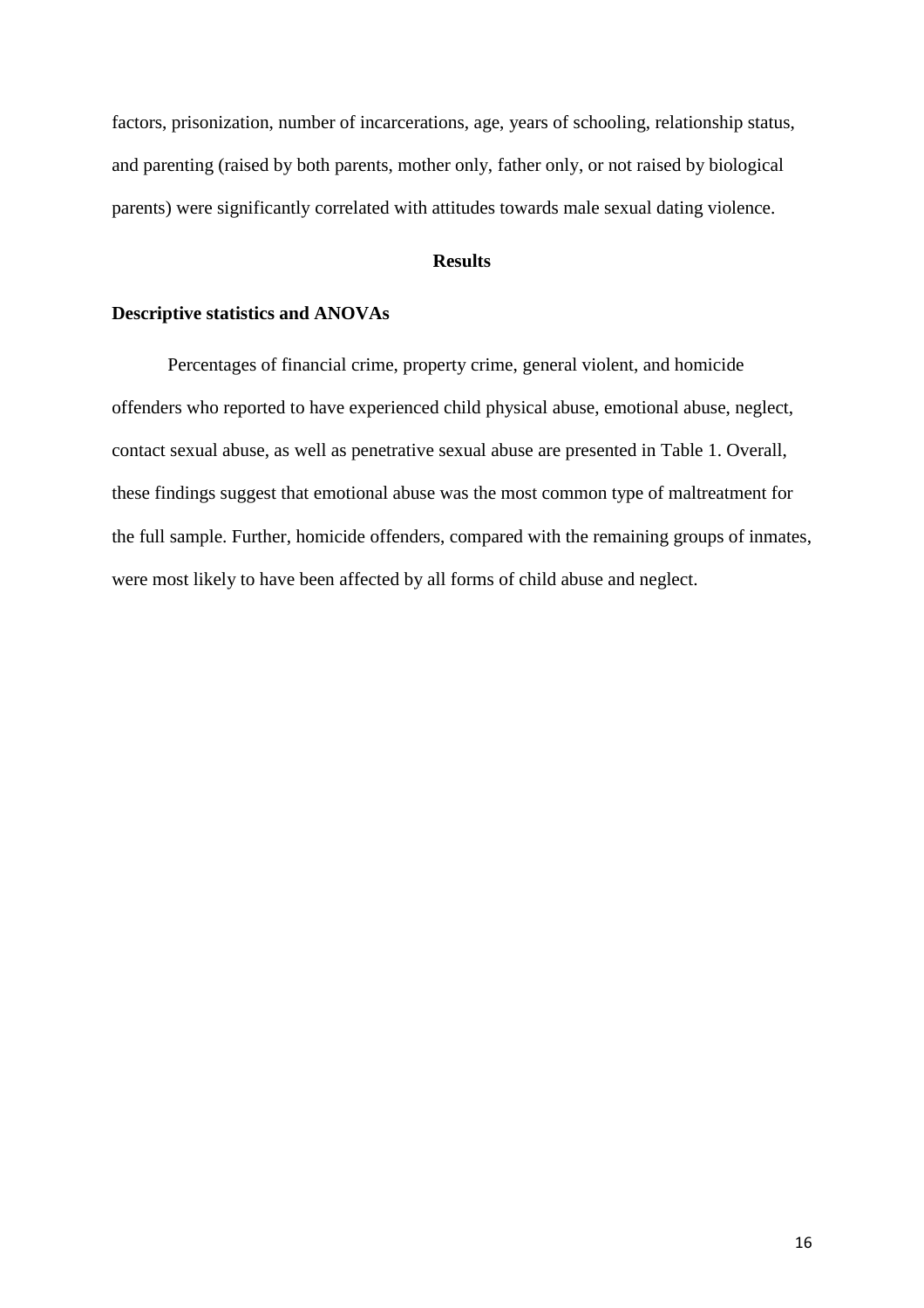Table 1.

*Percentage of financial crime offenders (n = 199), property crime offenders (n = 393), general violent offenders (n = 417), and homicide offenders (n = 117) who reported to have experienced (never/sometimes/often/every day) child physical abuse, emotional abuse, neglect, contact sexual abuse, and penetrative sexual abuse*

| Abuse Type & Frequency of | Financial      | Property         | General           | Homicide         |
|---------------------------|----------------|------------------|-------------------|------------------|
| Occurrence                | Crime          | Crime            | Violence          |                  |
| Physical abuse            |                |                  |                   |                  |
| Never                     | 49.5           | 46.7             | 43.0              | 29.2             |
| <b>Sometimes</b>          | 39.6           | 40.5             | 35.7              | 44.3             |
| Often                     | 8.8            | 10.9             | 16.3              | 21.7             |
| Every day                 | 2.2            | 1.9              |                   | 4.7              |
| <b>Emotional</b> abuse    |                |                  |                   |                  |
| Never                     | 39.6           | 39.1             | 37.9              | 24.5             |
| <b>Sometimes</b>          | 50.0           | 47.2             | 42.7              | 48.1             |
| Often                     | 8.8            | 12.1             | 12.6              | 23.6             |
| Every day                 | 1.6            | 1.6              | 6.7               | 3.8              |
| Neglect                   |                |                  |                   |                  |
| Never                     | 59.3           | 64.8             | 58.7              | 41.9             |
| <b>Sometimes</b>          | 27.5           | 22.1             | 21.9              | 34.3             |
| Often                     | 10.4           | 11.2             | 12.9              | 17.1             |
| Every day                 | 2.7            | 1.9              | 6.5               | 6.7              |
| Contact sexual abuse      |                |                  |                   |                  |
| Never                     | 96.2           | 94.4             | 96.1              | 93.3             |
| <b>Sometimes</b>          | 2.2            | 3.7              | 2.8               | 3.8              |
| Often                     | $\overline{0}$ | 1.9              | $\boldsymbol{.8}$ | 2.9              |
| Every day                 | 1.6            | $\boldsymbol{0}$ | $\cdot$ 3         | $\boldsymbol{0}$ |
| Penetrative sexual abuse  |                |                  |                   |                  |
| Never                     | 97.3           | 94.7             | 96.6              | 93.3             |
| <b>Sometimes</b>          | 1.6            | 4.0              | 2.8               | 4.8              |
| <b>Often</b>              | .5             | .9               | $\cdot$ 3         | 1.9              |
| Every day                 | .5             | .3               | .3                | $\boldsymbol{0}$ |

Descriptive statistics, including means (*M*) and standard deviations (*SD*), together with ANOVA results for all continuous variables (attitudes towards male sexual dating violence, affective responsiveness, cognitive responsiveness, interpersonal manipulation, egocentricity, prisonization, number of incarcerations, age, and years of schooling) are shown in Table 2. Property crime offenders scored significantly higher on attitudes towards male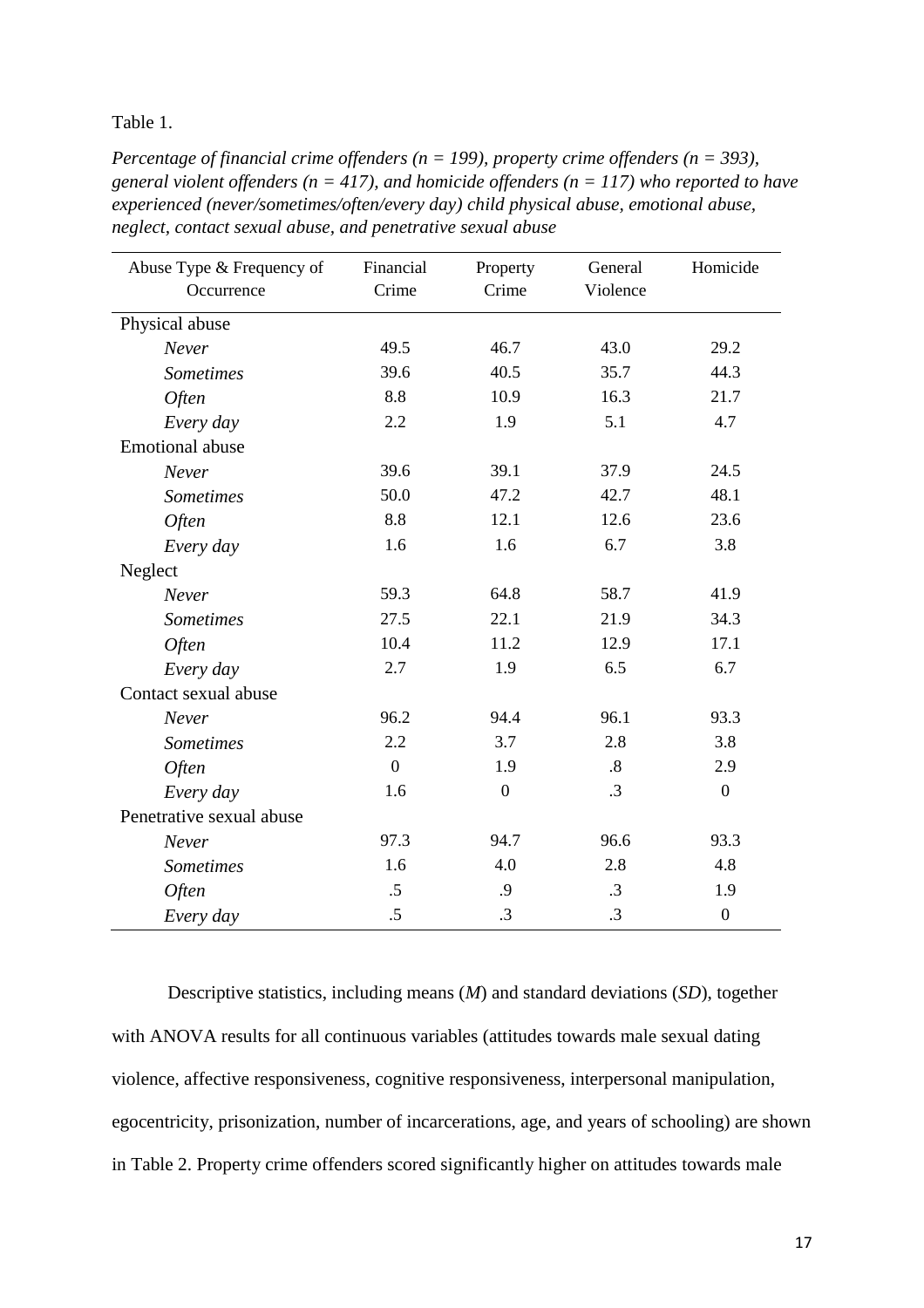sexual dating violence than financial crime offenders and homicide offenders. As for prisonization, property crime offenders scored significantly higher compared to financial crime offenders. Violent offenders, on the other hand, scored significantly higher than financial crime offenders and homicide offenders. Results also indicated significant differences in scores between different types of offenders on age, with financial crime and homicide offenders being on average older than both property crime and violent offenders. Violent offenders reported a significantly higher number of incarcerations than homicide offenders. Additionally, financial crime offenders were significantly more educated than property and violent crime offenders. No significant differences in scores between different types of offenders for four psychopathy factors (affective responsiveness, cognitive responsiveness, interpersonal manipulation, and egocentricity) were found.

As indicated earlier, significant differences in the scores on attitudes towards male sexual dating violence between the groups were reported. Since these attitudes are expressed differently in various types of offenders, it appears that they may also form differential associations with external criteria. In order to explore this further, we ran separate analyses for financial crime, property crime, general violent, and homicide offenders.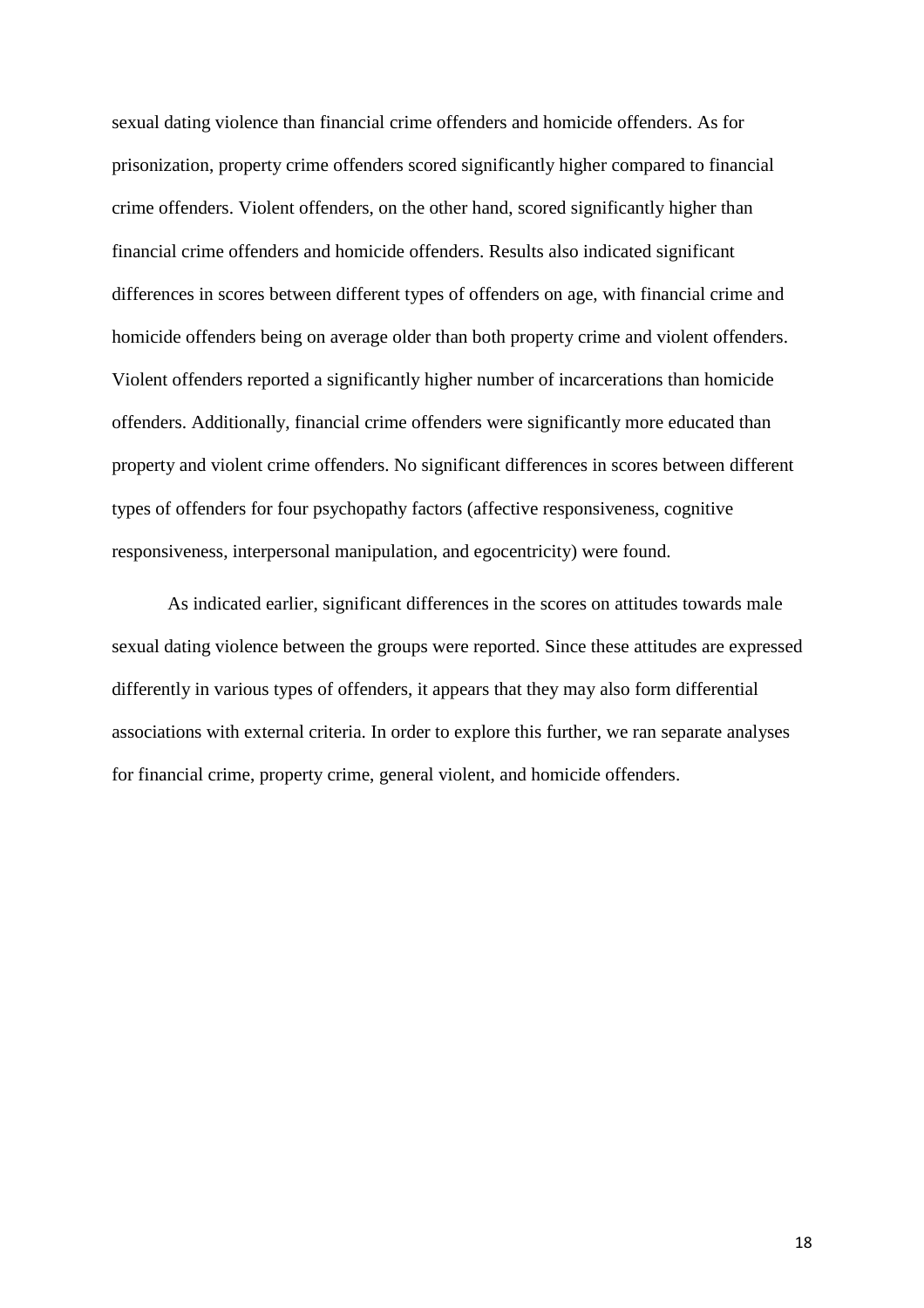# Table 2.

*Descriptive statistics and ANOVA results for financial crime offenders, property crime offenders, general violent offenders, and homicide offenders*

| Variable                   | Financial<br>$C$ rime $(F)$<br>M(SD) | Property<br>$C$ rime $(P)$<br>M(SD) | General<br>Violence<br>(V)<br>M(SD) | Homicide<br>(H)<br>M(SD) | $F$ ratio | Significant differences (Cohen's $d$ )            |
|----------------------------|--------------------------------------|-------------------------------------|-------------------------------------|--------------------------|-----------|---------------------------------------------------|
| AMDV-Sex                   | 18.59(5.70)                          | 20.26(6.17)                         | 19.59(6.19)                         | 18.94(6.15)              | $3.19*$   | P > F(.28); P > H(.21)                            |
| Affective responsiveness   | 1.01(1.38)                           | 1.24(1.35)                          | 1.27(1.39)                          | 1.07(1.20)               | 1.84      |                                                   |
| Cognitive responsiveness   | 1.34(1.24)                           | 1.59(1.35)                          | 1.60(1.34)                          | 1.41(1.24)               | 2.05      |                                                   |
| Interpersonal manipulation | 2.20(1.74)                           | 2.01(1.70)                          | 1.87(1.52)                          | 1.87(1.58)               | 1.76      |                                                   |
| Egocentricity              | 1.86(1.42)                           | 2.02(1.34)                          | 1.81(1.31)                          | 1.68(1.38)               | 2.20      |                                                   |
| Prisonization              | 23.65(5.77)                          | 25.25(5.44)                         | 25.81 (5.77)                        | 24.48(6.15)              | $6.10**$  | P > F(.29); V > F(.37)                            |
| Number of incarcerations   | 2.68(1.60)                           | 2.57(1.98)                          | 2.85(2.12)                          | 2.29(1.69)               | $2.92*$   | V > H(.29)                                        |
| Age                        | 37.08 (9.93)                         | 32.58(8.53)                         | 33.48 (9.78)                        | 37.91 (10.33)            | $16.81**$ | F > P(.49); H > P(.56); F > V(.37);<br>H > V(.44) |
| Years of schooling         | 10.42(2.74)                          | 9.57(2.64)                          | 9.35(2.40)                          | 9.75(2.68)               | $8.04**$  | F > P(.32); F > V(.42)                            |

*Note.* AMDV-Sex = Attitudes towards male sexual dating violence. *\* p* < .05, \*\* *p* < .001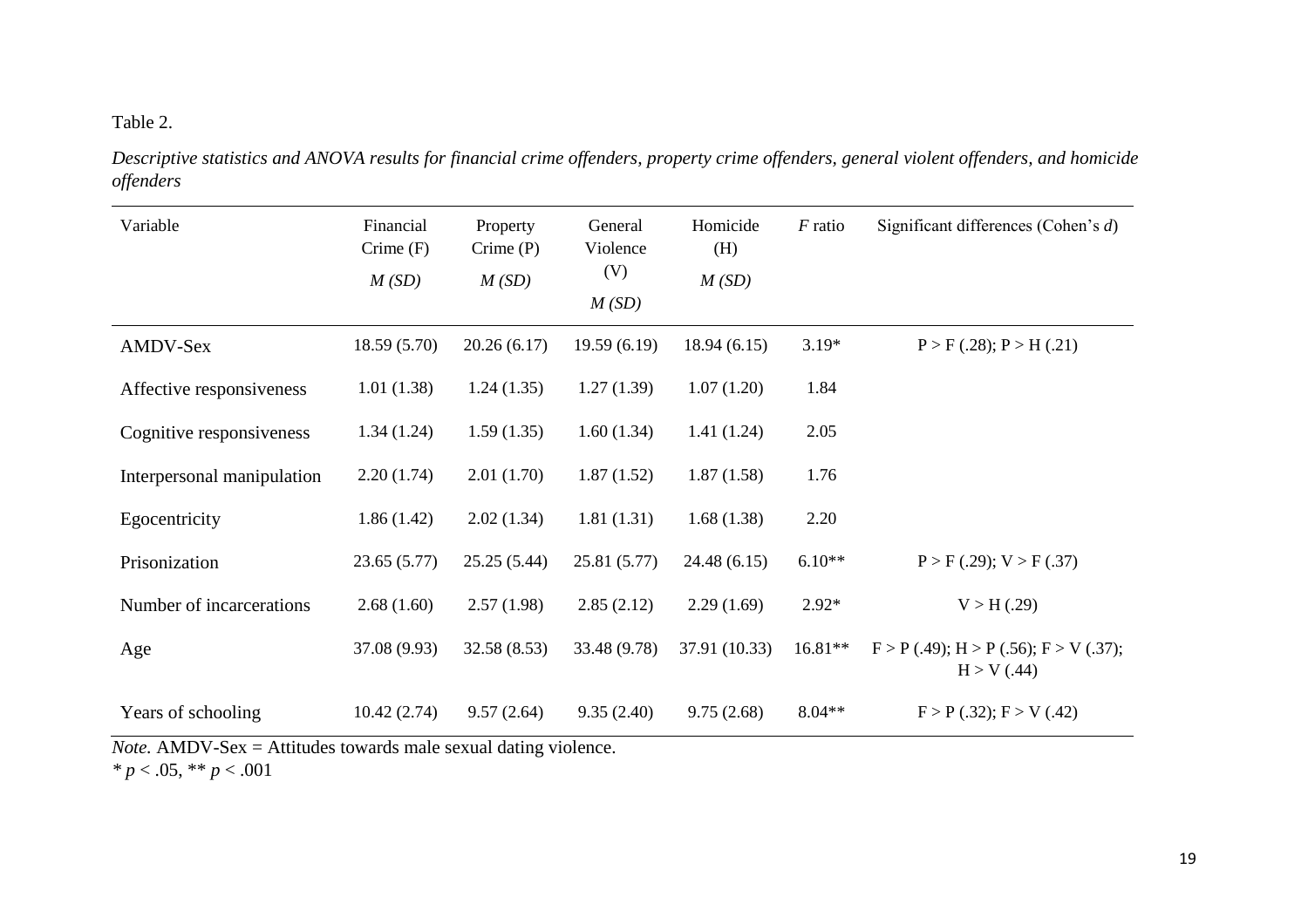#### **Multiple linear regression models**

A multiple linear regression analysis was performed for the full sample of offenders, followed by four separate analyses for financial crime, property crime, general violent, and homicide offenders in order to examine whether CAN (physical abuse, emotional abuse, neglect, contact sexual abuse, and penetrative sexual abuse), psychopathy factors (affective responsiveness, cognitive responsiveness, interpersonal manipulation, and egocentricity), prisonization, number of incarcerations, age, years of schooling, relationship status, and parenting (raised by both parents, mother only, father only, or not raised by biological parents) were significantly associated with attitudes towards male sexual dating violence (see Table 3). Since no *a priori* hypotheses had been made to determine the order of entry of the predictor variables, a direct method was used for all analyses. Preliminary analyses revealed no violation of the assumptions of normality, linearity, multicollinearity, and homoscedasticity.

In the full sample, the 18 independent variables explained 22% ( $R^2 = .22$ ) of variance in attitudes towards male sexual dating violence  $(F_{(18, 880)} = 13.91, p < .001)$ . Five variables made a statistically significant contribution to the model, with affective responsiveness recording a higher Beta value ( $\beta$  = .17,  $p$  < .001) than penetrative sexual abuse ( $\beta$  = .16,  $p$  < .001), prisonization ( $\beta = .15$ ,  $p < .001$ ), egocentricity ( $\beta = .14$ ,  $p < .001$ ), and cognitive responsiveness ( $\beta$  = .11, *p* < .001).

As for financial crime offenders, all independent variables included in the analysis explained 30% ( $R^2 = .30$ ) of variance in the outcome variable ( $F_{(18, 145)} = 3.47, p < .001$ ). Five predictors were statistically significant, with not raised by parents recording the highest Beta value ( $\beta = .39$ ,  $p < .05$ ), followed by penetrative sexual abuse ( $\beta = .25$ ,  $p < .01$ ), prisonization ( $\beta$  = .25,  $p$  < .001), cognitive responsiveness ( $\beta$  = .17,  $p$  < .05), as well as egocentricity ( $\beta$  = .17,  $p$  < .05).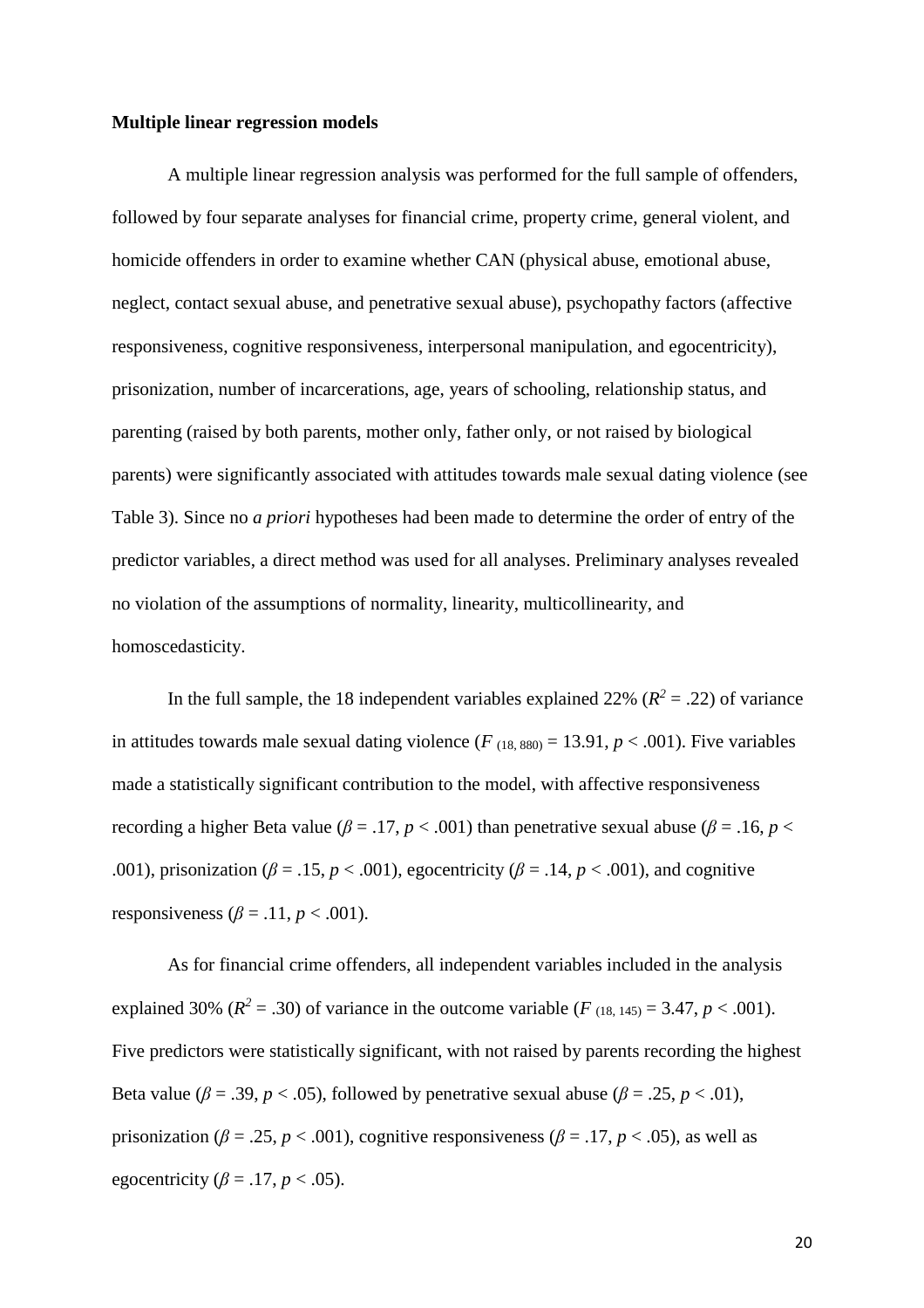The model was also statistically significant for property crime offenders ( $F_{(18, 278)}$  = 3.77,  $p < .001$ ) and explained 23% ( $R^2 = .23$ ) of variance in the outcome variable. The best predictor of attitudes towards male sexual dating violence was affective responsiveness ( $\beta$  = .19, *p* < .001) and egocentricity ( $\beta$  = .19, *p* < .001), followed by prisonization ( $\beta$  = .17, *p* < .01).

In the violent offender sample, the model was statistically significant ( $F_{(18, 309)} = 4.66$ ,  $p < .001$ ) and the 18 independent variables explained 25% ( $R<sup>2</sup> = .25$ ) of variance in attitudes towards male sexual dating violence. Five variables were found to be statistically significant, namely contact sexual abuse ( $\beta$  = .26,  $p$  < .05), cognitive responsiveness ( $\beta$  = .18,  $p$  < .01), affective responsiveness ( $\beta$  = .15,  $p$  < .05), prisonization ( $\beta$  = .14,  $p$  < .01), and interpersonal manipulation ( $\beta$  = .12,  $p$  < .05).

Finally, the model was also statistically significant for homicide offenders ( $F_{(18, 82)}$  = 3.00,  $p < .001$ ) and explained 40% ( $R<sup>2</sup> = .40$ ) of variance in attitudes towards male sexual dating violence. penetrative sexual abuse ( $\beta$  = .64,  $p$  < .001) and affective responsiveness ( $\beta$  = .45,  $p < .01$ ) were the only significant correlates of attitudes towards male sexual dating violence in this sample.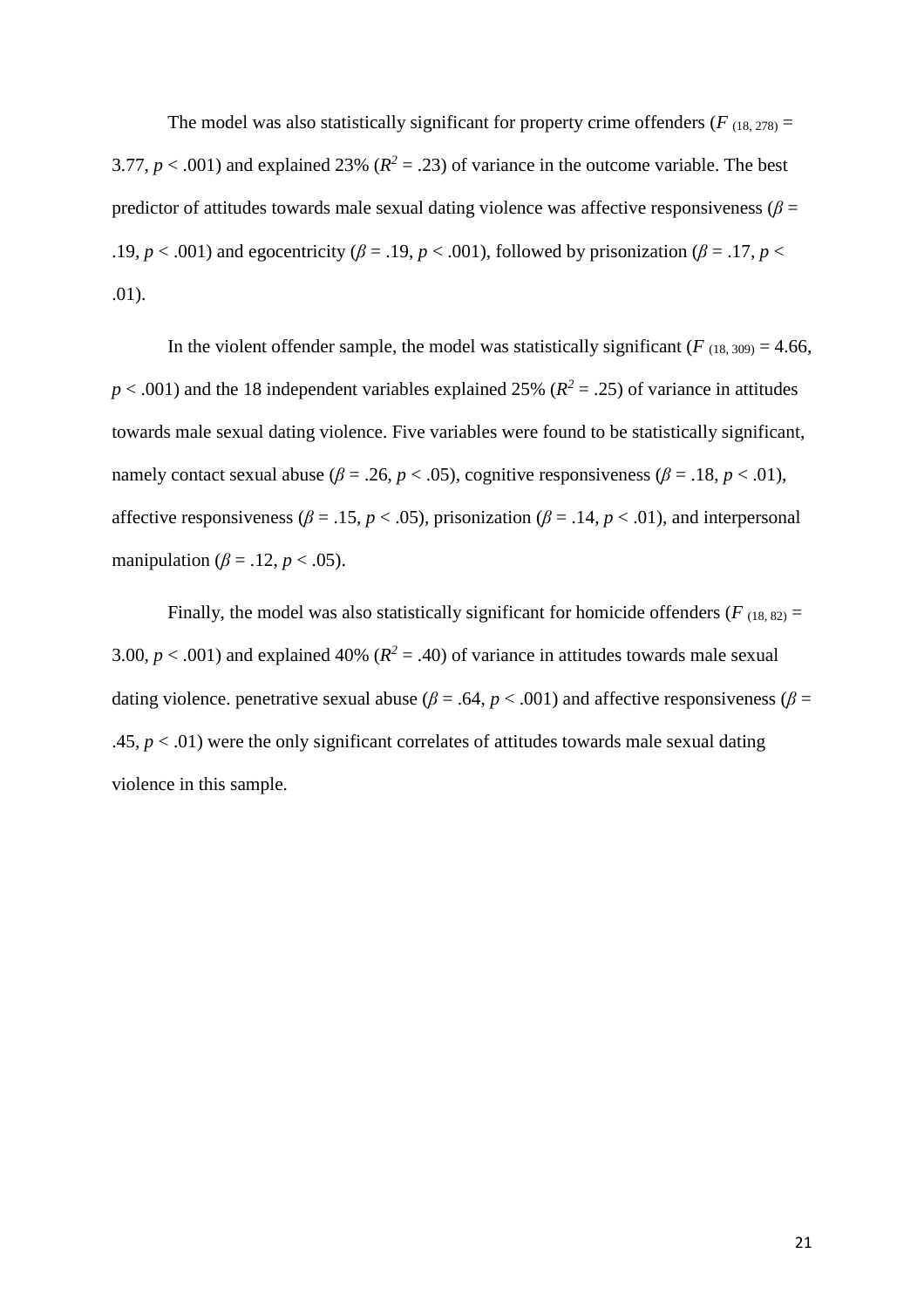# Table 3.

| Multiple regression models of factors influencing attitudes towards male sexual dating violence for the full sample and separately for financial |
|--------------------------------------------------------------------------------------------------------------------------------------------------|
| crime offenders, property crime offenders, general violent offenders, and homicide offenders                                                     |

|                              | <b>Full Sample</b><br>$\beta$ (95% CI) | <b>Financial Crime</b><br>$\beta$ (95% CI) | <b>Property Crime</b><br>$\beta$ (95% CI) | <b>General Violence</b><br>$\beta$ (95% CI) | Homicide<br>$\beta$ (95% CI) |
|------------------------------|----------------------------------------|--------------------------------------------|-------------------------------------------|---------------------------------------------|------------------------------|
| Physical abuse               | $.02$ ( $-.07/0.10$ )                  | $-.07 (-.28/.14)$                          | $.01 (-.15/.17)$                          | $.01 (-.12/.13)$                            | $.02$ ( $-.30/0.30$ )        |
| <b>Emotional abuse</b>       | $.01 (-.08/0.08)$                      | $-0.01 (-0.21/0.20)$                       | $.02$ ( $-.14/0.18$ )                     | $.03$ ( $-.09/0.15$ )                       | $-.06 (-0.35/0.22)$          |
| Neglect                      | $-.02 (-10/05)$                        | $.01 (-.18/.19)$                           | $.02(-.12/.17)$                           | $-.02 (-13/10)$                             | $.02$ ( $-.20/0.24$ )        |
| Contact sexual abuse         | $.05$ ( $-.05/0.15$ )                  | $.01$ ( $-.14/0.16$ )                      | $.08(-.10/0.25)$                          | $.26*(.03/.49)$                             | $.07(-.12/.19)$              |
| Penetrative sexual abuse     | $.16***(.07/.26)$                      | $.25**(.06/.43)$                           | $.10$ ( $-.06/0.26$ )                     | $-.03 (-0.26)/0.20)$                        | $.64***(.22/.97)$            |
| Affective responsiveness     | $.17***(.07/.23)$                      | $-.07 (-.25/.11)$                          | $.19***(.07/.32)$                         | $.15*(.03/.27)$                             | $.45**(.16/73)$              |
| Cognitive responsiveness     | $.11***(.04/.18)$                      | $.17*(.01/.34)$                            | $.06(-06/0.18)$                           | $.18**(.06/.29)$                            | $.06 (-.20/.31)$             |
| Interpersonal manipulation   | $.03(-03/0.10)$                        | $.01 (-12/15)$                             | $.02$ ( $-.10/0.14$ )                     | $.12*(.01/.24)$                             | $-.04 (-.28/.21)$            |
| Egocentricity                | $.14***(.07/.21)$                      | $.17*(.01/.33)$                            | $.19***(.06/.33)$                         | $.09$ ( $-.04/0.21$ )                       | $.06(-.18/.29)$              |
| Prisonization                | $.15***(.09/.21)$                      | $.25***(.10/.40)$                          | $.17**(.05/.28)$                          | $.14**(.04/.25)$                            | $-.06 (-.26/0.15)$           |
| Number of incarcerations     | $.04 (-02/010)$                        | $-.08 (-0.25/0.08)$                        | $.01 (-10/13)$                            | $.05$ ( $-.06/0.15$ )                       | $.13(-.13/.38)$              |
| Age                          | $-.02 (-0.09)(0.05)$                   | $-.03(-.17/.12)$                           | $-.03(-.17/.11)$                          | $-.01 (-13/11)$                             | $.05(-.17/.27)$              |
| Years of schooling           | $-.03 (-10/03)$                        | $-.03(-.17/.11)$                           | $-.03 (-14/08)$                           | $-.04 (-16/07)$                             | $.02$ ( $-.18/.22$ )         |
| Relationship status (single) | $-.04 (-10/02)$                        | $-.10(-.20/01)$                            | $-.03$ ( $-.14/08$ )                      | $.03$ ( $-.08/0.14$ )                       | $-.16(-.41/.07)$             |
| Raised by both parents       | $.07(-.25/.38)$                        | $.33(-.18/0.84)$                           | $.04$ ( $-.67/0.76$ )                     | $-.12$ ( $-.80/.57$ )                       | $.19(-.50/.87)$              |
| Raised by mother             | $.11(-.16/0.37)$                       | $.22(-.22/0.66)$                           | $.12$ ( $-.48/.72$ )                      | $-.03$ ( $-.60/.55$ )                       | $.09$ ( $-.51/0.69$ )        |
| Raised by father             | $.03$ ( $-.09/0.16$ )                  | $.13(-.13/.38)$                            | $.01 (-.28/.29)$                          | $-.01 (-.26/0.25)$                          | $-.03 (-32/0.27)$            |
| Not raised by parents        | $.05$ ( $-.16/0.27$ )                  | $.39*(.02/.75)$                            | $-.05 (-.53/.43)$                         | $-.08 (-.54/.38)$                           | $.14$ ( $-.34$ / $.62$ )     |

 $\frac{100 \text{ times of } p \text{ planes}}{p \cdot 0.05, \cdot p \cdot 0.01, \cdot p \cdot 0.001}$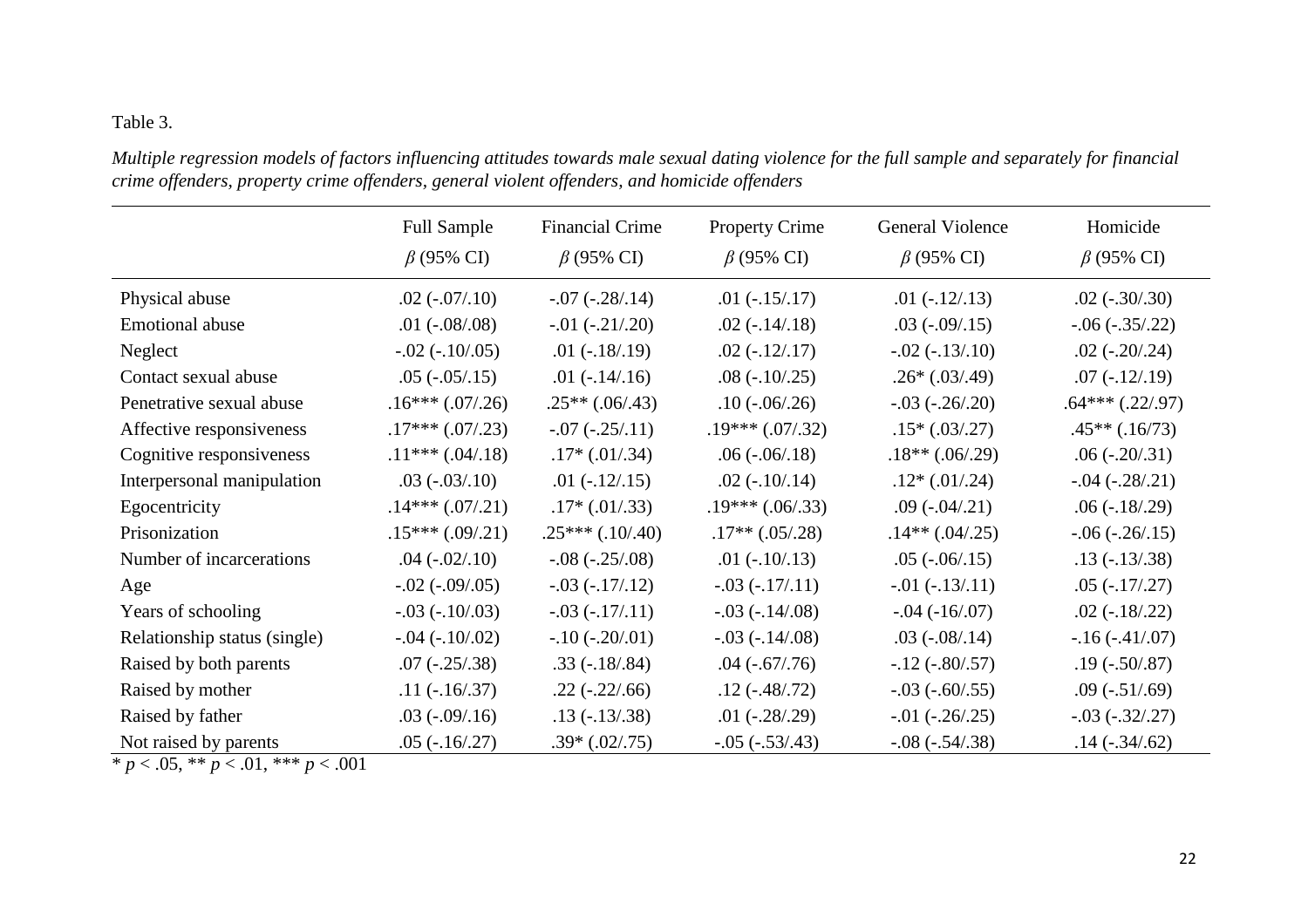#### **Discussion**

This study was performed with four objectives in mind. First, we sought to provide an assessment of the level of sexually violent attitudes within dating relationships among different types of offenders (financial crime, property crime, general violent, and homicide offenders). Second, since childhood violence was previously linked with increased acceptance of sexual violence (e.g., Debowska *et al*., 2015) and convicts are thought to have higher rates of such adverse events than adults in the general population (Williams *et al.*, 2012), we sought to assess the prevalence of CAN experiences in prisoners. Our third goal was to examine the role of CAN, psychopathic personality traits, prisonization, number of incarcerations, age, years of schooling, relationship status, and parenting in attitudes towards male sexual violence within dating relationships. Lastly, we sought to determine whether predictors of sexually violent attitudes differ for various types of offenders.

The highest scores on the measure of attitudes towards male sexual violence in the current study were reported for property crime offenders, followed by general violent offenders, homicide offenders, and financial crime offenders. Inferential analyses revealed statistically significant differences between some groups of participants. More specifically, it was found that property crime offenders were more likely to condone sexual violence compared with homicide and financial crime offenders. These results indicate that individuals convicted of violent crimes (such as assault, battery, and homicide) do not necessarily subscribe to sexually violent views and that those classified as non-violent criminals may pose a greater risk of engaging in IPSV offences. This is in line with research suggesting that not all maritally violent men resort to interpersonal violence outside the home, indicating the importance of gender role stereotypes in IPV perpetration (Anderson & Bushman, 2002; Holtzworth-Munroe & Meehan, 2004). Consequently, it appears that appropriate screening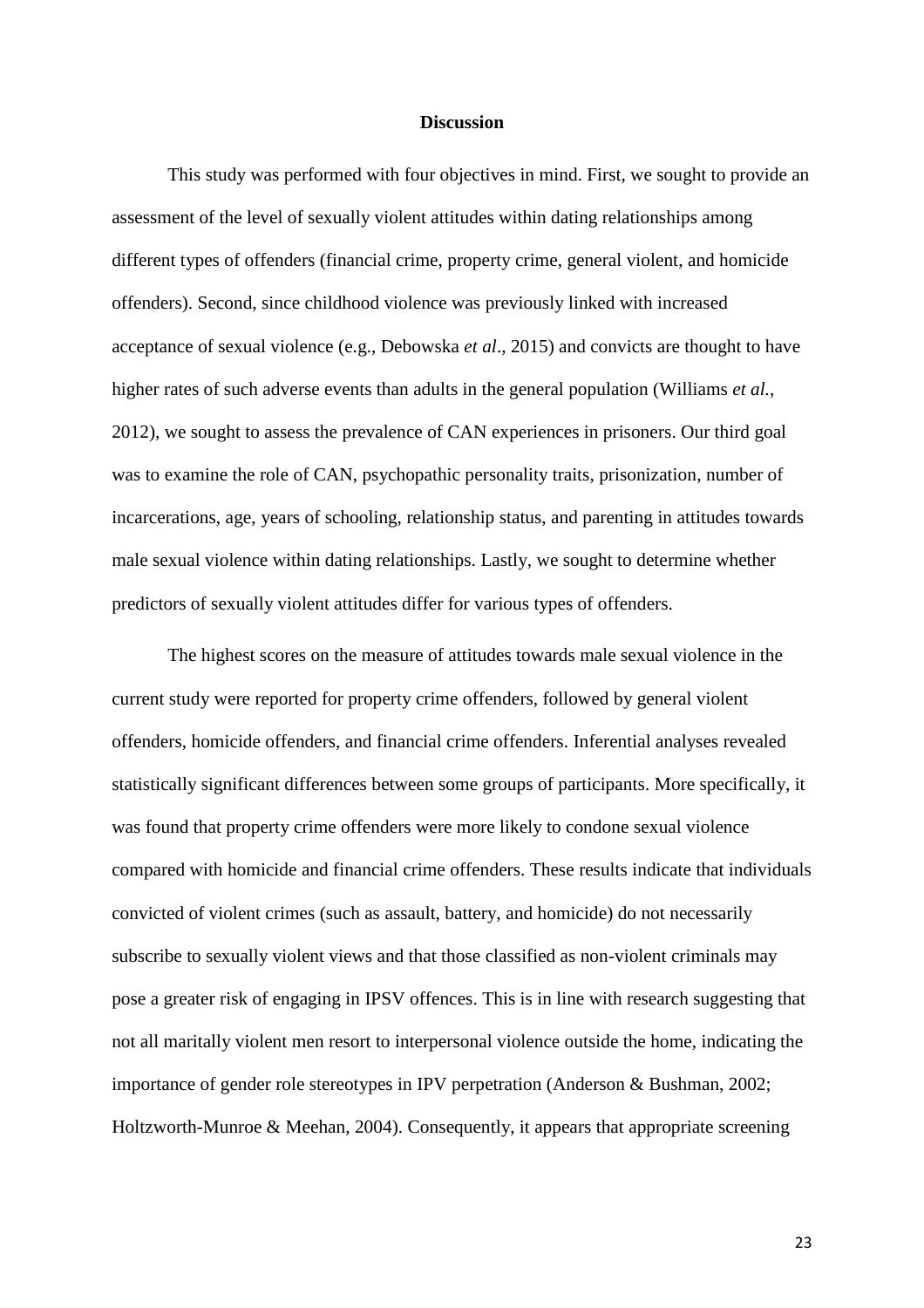measures within prison context ought to be undertaken among *all* inmates regardless of crime they were convicted of.

Pertaining to our second objective, we established that emotional abuse was the most common type of abuse in the present sample, followed by physical abuse, neglect, and sexual abuse. Additionally, homicide offenders were most likely to have experienced all forms of maltreatment. This is partly congruent with Williams *et al*.'s (2012) study findings suggesting that emotional and physical abuse are experienced by an excess of 60 per cent of prisoners. Williams *et al*., however, also reported that as many as 31 per cent of participating inmates have experienced child sexual abuse. This is in stark disproportion to the present findings; with 6.7 per cent (an aggregate percentage; 4.8 per cent – "*sometimes*" and 1.9 per cent – "*often*") of homicide offenders, i.e., the most disadvantaged group in this respect, having experienced penetrative sexual abuse. This discrepancy, however, could be partly due to differences in the nature of studied populations – Williams *et al*. utilised a mixed-gender sample, whereas our sample was exclusively male. Worthy of note, prior profiling research employing latent class analysis, established that sexual abuse among forensic samples is unlikely to occur alone. Rather, prisoners who have experienced this form of maltreatment were most likely to be poly-victimised; such offenders constituted eight per cent of the total sample (Aebi *et al*., 2015).

Penetrative sexual abuse was also a significant correlate of attitudes towards male sexual dating violence within the full sample, financial crime offenders, and homicide offenders. Contact sexual abuse, in turn, formed a significant association with sexually violent attitudes among general violent offenders. Previous research found a significant relationship between childhood maltreatment and sexual offending and general IPV (e.g., DeLisi *et al.*, 2014; Dhawan & Marshall, 1996; Ireland & Smith, 2009; Widom & Ames, 1994). More directly related to the current investigation, Debowska *et al*. (2015) reported an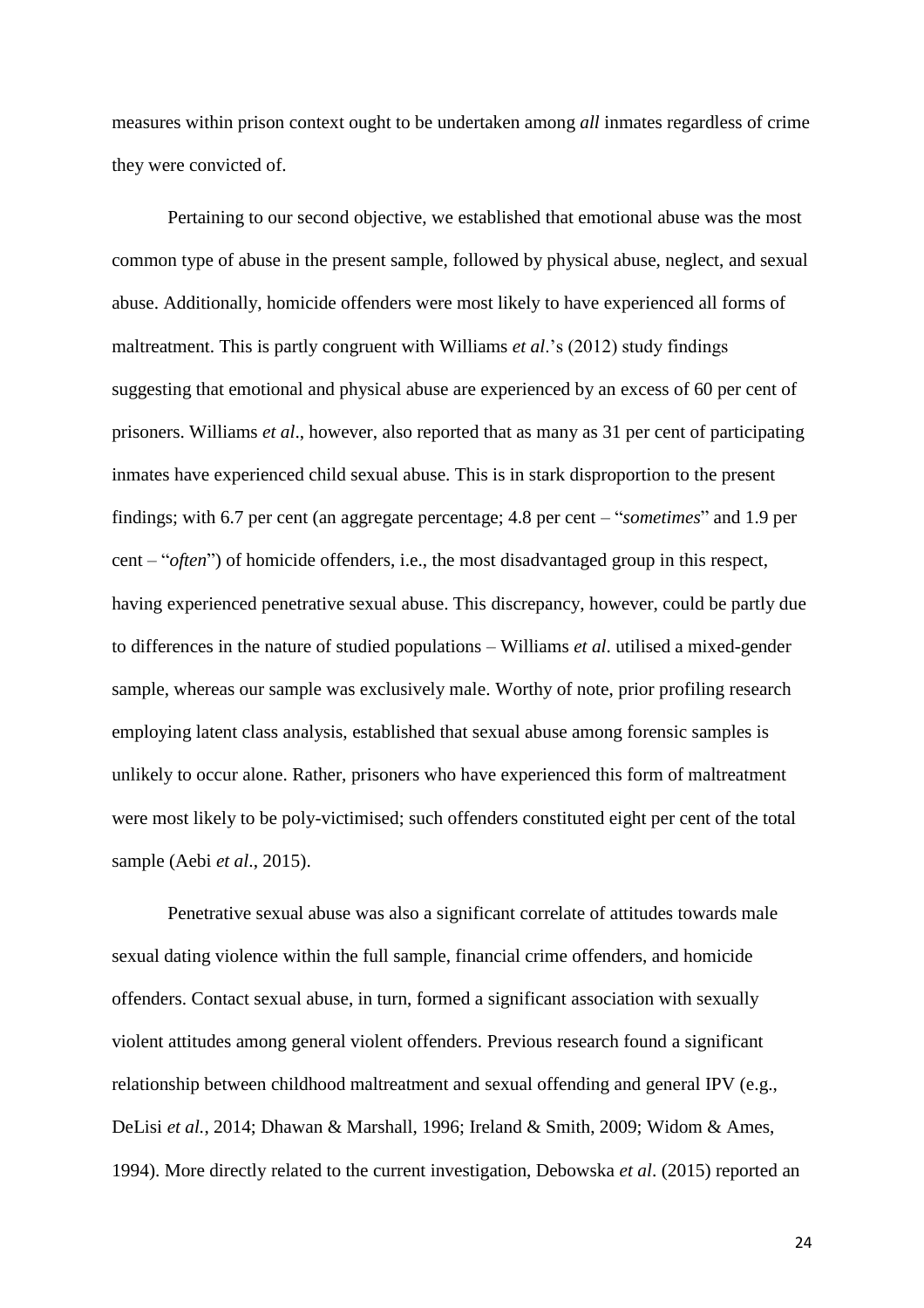aggregate score for childhood exposure to violence to be correlated with cognitive distortions pertaining to rape. The present findings expand upon this past research by accounting for different forms of child maltreatment. The significant correlations reported here may be explained by the tendency towards self-blame evidenced by some victims, resulting in greater acceptance of violence (Graham & Juvonen, 1998). It appears that personal experience of sexual victimisation increases the acceptance of such violence in adulthood, which may be due to the lack of acknowledgment of own trauma. It is hence advisable that information about such experiences is retrieved for all inmates as part of an entry screening procedure, in order to address abuse-related distress and associated cognitive distortions during prevention and intervention programmes in correctional facilities.

Congruent with past research linking enhanced callous affect with RMA (Debowska *et al*., 2015), greater deficits in affective responsiveness in the present study were significantly related to increased scores on attitudes towards male sexual dating violence for the total sample, property crime, general violent, and homicide offenders. Deficits in cognitive responsiveness predicted sexually violent attitudes among the full sample, general violent offenders, and financial crime offenders. Although some differing associations were found depending on criminal charges, it appears that the inability to empathise with victim on both emotional and cognitive level, generally results in greater acceptance of sexual coercion; lending support to Blair's (1995) supposition that empathic reactions act as violence inhibitors. Further, as in DeGue *et al*.'s (2010) investigation, egocentricity was predictive of increased acceptance of sexual violence, but only within the full sample, financial crime offenders, and property crime offenders. Non-violent offenders, compared with their violent counterparts (general violent and homicide offenders), evidenced higher levels of egocentricity, which may play a role in the commission of their crimes, as well as in forming attitudes which allow them to disregard harm to their female partners. Another psychopathy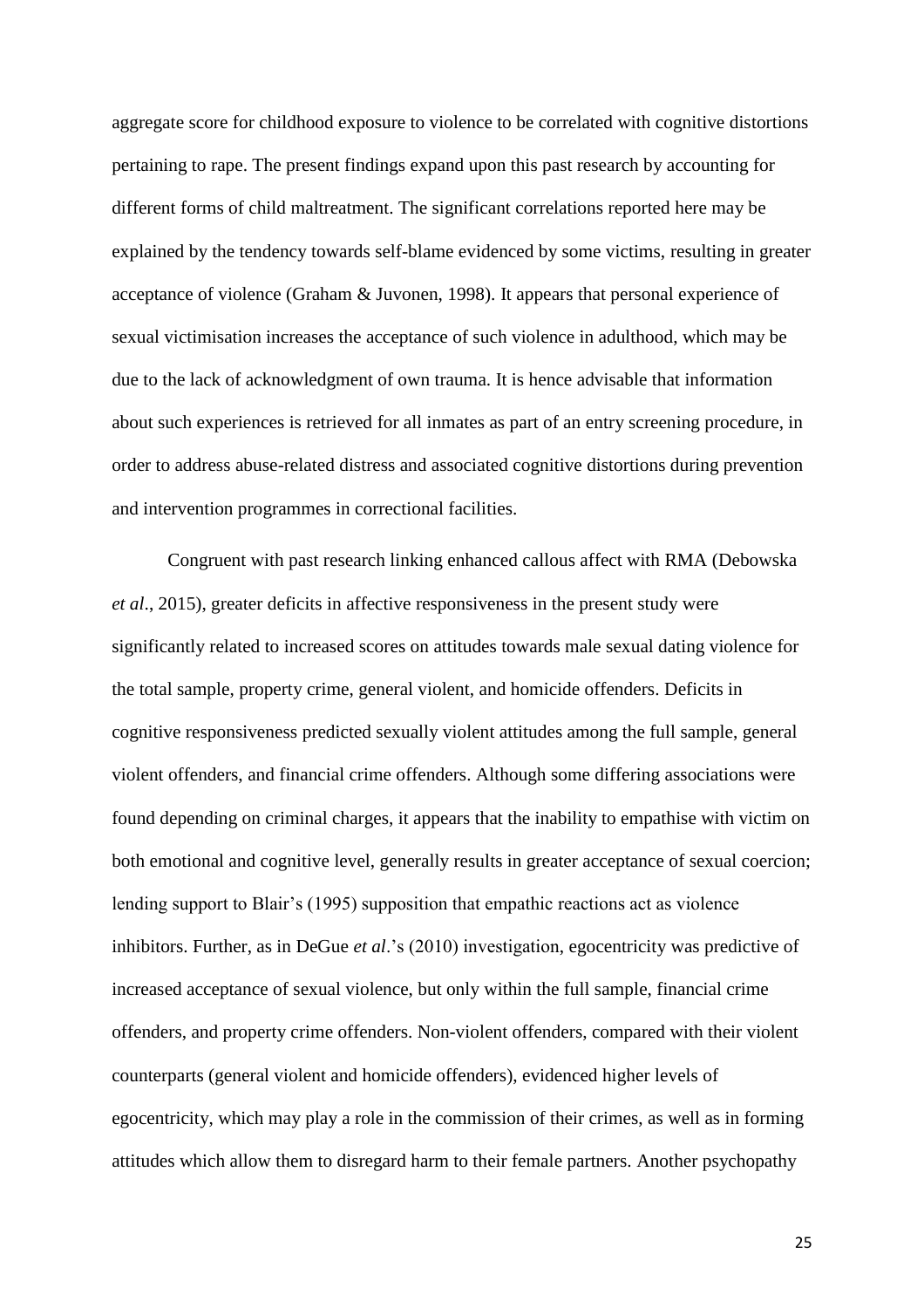factor, interpersonal manipulation, was a significant correlate of attitudes towards male sexual dating violence among our sample of general violent offenders. It appears that those skilled at manipulating others may also hold attitudes which condone violent behaviour. Since manipulative tactics were previously linked with sexual coercion (DeGue *et al*., 2010), IPV prevention programmes should focus on remodelling perceptions of such tactics as unacceptable.

Some past studies suggested that beliefs supporting sexual violence in interpersonal relationships may be formed through the process of socialisation. All-male circles, such as sports teams and college fraternities, are posited to create an environment in which violencesupportive attitudes are fostered (e.g., Bleecker & Murnen, 2005; Forbes *et al*., 2006). A similar impact of prison environment has been found in a study by Debowska *et al*. (2016), the results of which indicated that incarceration can lead to increased RMA. Our findings are in keeping with the above, with prisonization being a significant correlate of male sexual dating violence for the full sample as well as prisoners charged with property, violent, and financial offences. The evidence that being exposed to prison culture can exacerbate sexual violence-supportive attitudes, highlights the importance of implementing appropriate screening procedures (which may be in the form of a brief attitudinal questionnaire) during confinement and before release from prison. Interestingly, prisonization was *not* a significant correlate of male sexual dating violence among homicide offenders. It appears that this specific group of prisoners is not affected by group dynamics and hence does not adopt shared attitudes related to sexual violence. Sherretts, Boduszek, and Debowska (2016) demonstrated that murderers do not create strong social bonds with and tend not to identify with other criminals, providing a plausible explanation for the current findings. Another factor relating to socialisation, i.e., parenting, was a significant correlate of sexually violent attitudes in financial crime offenders. Inmates who were *not* raised by their biological parents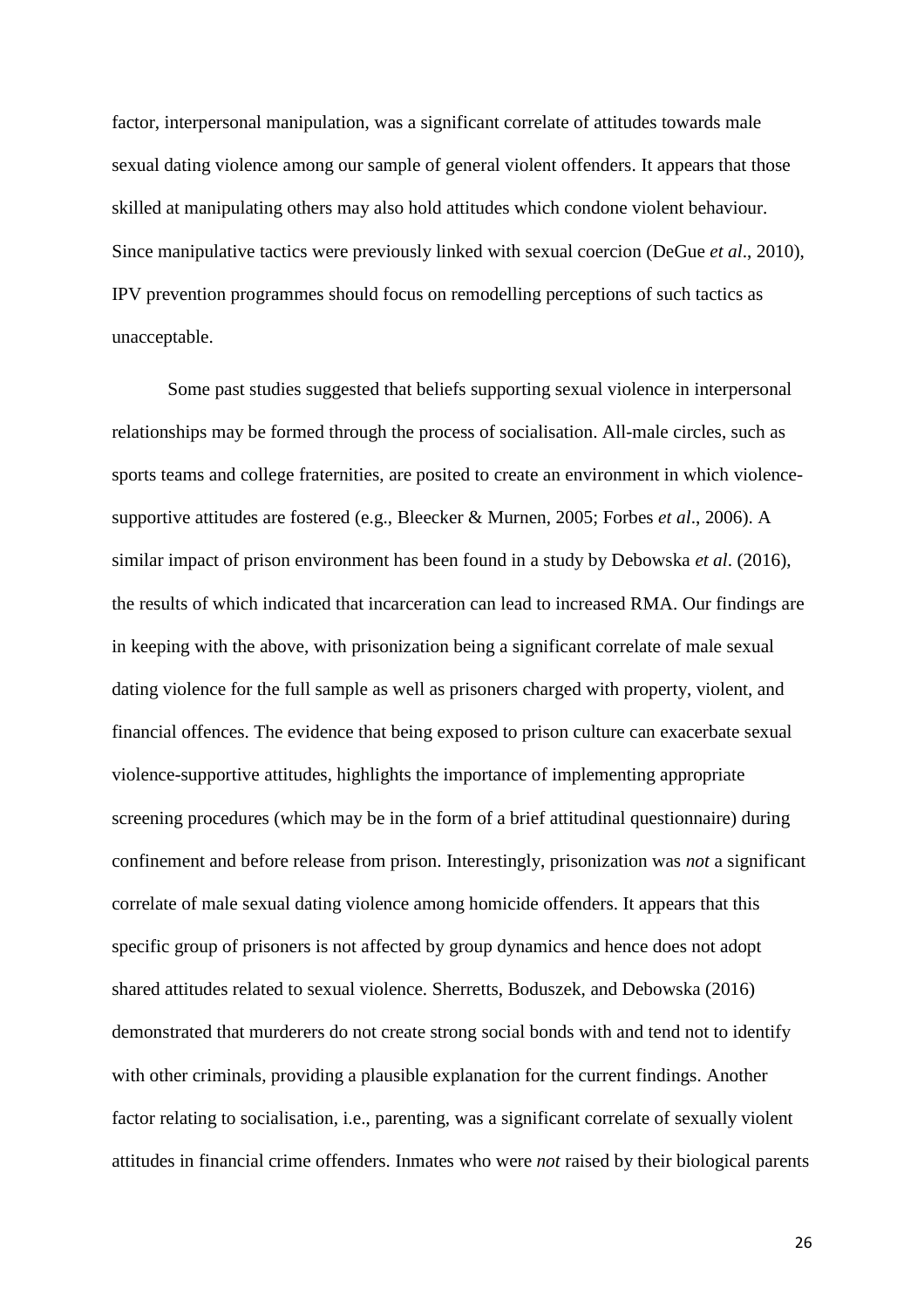were likely to condone sexual violence in dating relationships, revealing the importance of early socialisation experiences in attitudes towards female partners.

As with all research, the current study presents some limitations. First, we utilised a sample of Polish offenders and hence the current findings may not be applicable to the worldwide offender population. Second, the number of homicide offenders was relatively low, however, such offenders are extremely difficult to recruit for research purposes. Third, since the data used were cross-sectional, concurrent rather than temporal validity could only be determined. In the future, longitudinal studies are needed to establish the temporal order of associations reported here. Fourth, self-report measures have been criticised for their lack of reliability due to response bias. However, in considering that we assessed prisoners' attitudes as opposed to behaviour, this method of data collection could not be avoided. Next, the chosen offender classification strategy is not free from drawbacks. Although prior research demonstrated a significant link between IPV and interpersonal violence in general (e.g., Kiss *et al*., 2015), some other studies revealed that certain individuals may resort to violence against women exclusively (Anderson & Bushman, 2002; Holtzworth-Munroe & Meehan, 2004). It is recommended that future studies explore the usefulness of other classification procedures (e.g., based on the variety of crimes committed or victim's gender) to enable development of most effective intervention programmes targeting IPSV. Finally, even though attitudinal studies will not reveal the prevalence of IPSV among forensic populations, they may assist in recognising a high-risk group capable of such violence and designing more cost-effective interventions. Notwithstanding the above-listed limitations, the present research has some important practical implications. Namely, we demonstrated which psychosocial factors may lead to increased acceptance of male sexual dating violence, which may subsequently translate into sexually violent behaviour. Our findings suggest that prisonbased IPSV prevention programmes should focus on addressing child sexual abuse-related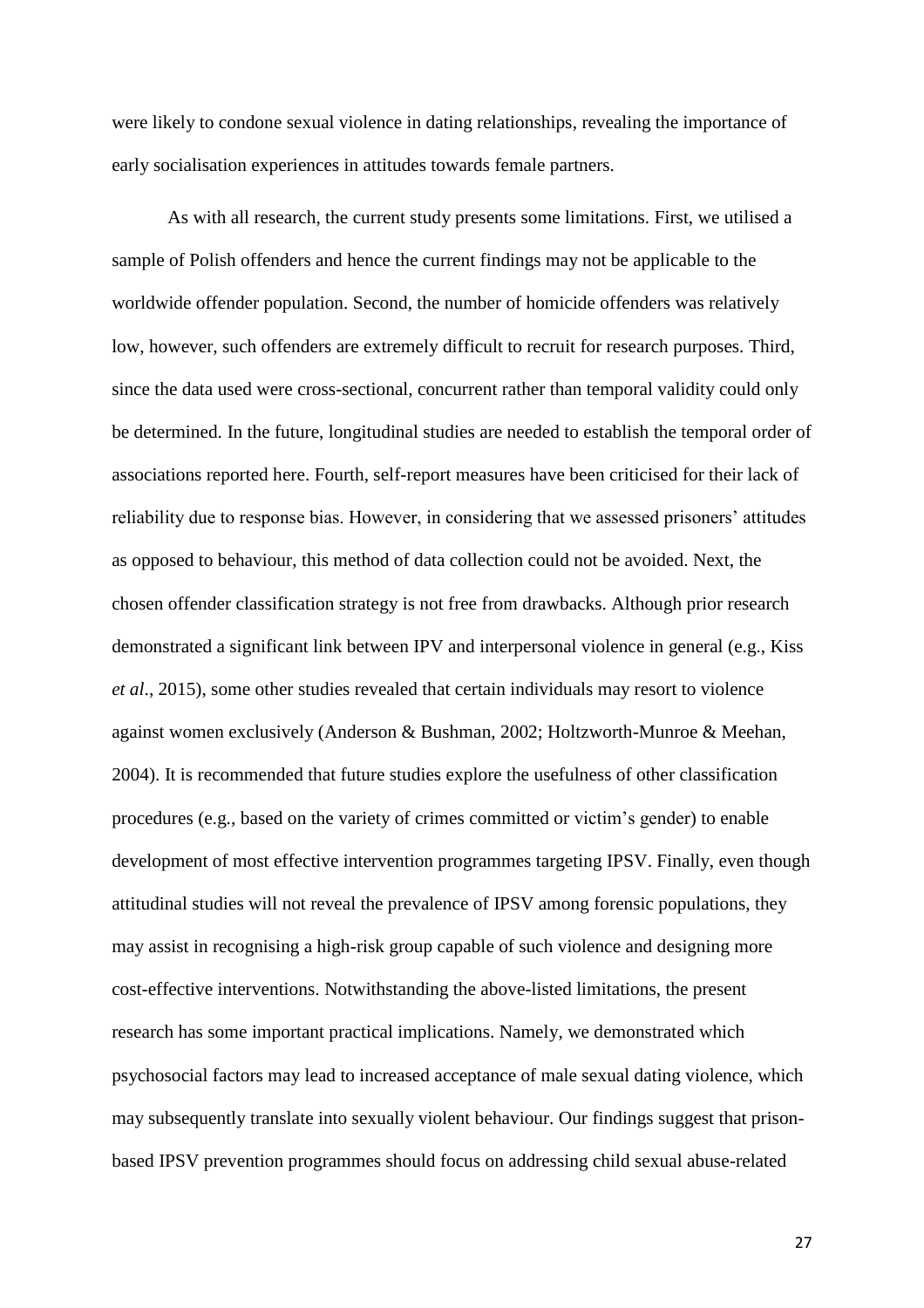trauma, cognitive and affective responsiveness to others, self-centredness, and the negative influence of early socialisation experiences and prisonization. Of importance, it appears that various groups of prisoners will benefit from a different focus of such interventions.

To conclude, using a large systematically selected sample of prisoners, we demonstrated that sexual violence-supportive attitudes are not exclusive to violent criminals, but may also be increased among non-violent offenders. Those attitudes appear to be a function of child sexual abuse, early socialisation experiences, as well as psychopathic personality traits and may be developed/intensified during the process of prisonization. Through offering new insights into attitudes towards male sexual dating violence, the present findings provide scope for development of more efficient interventions.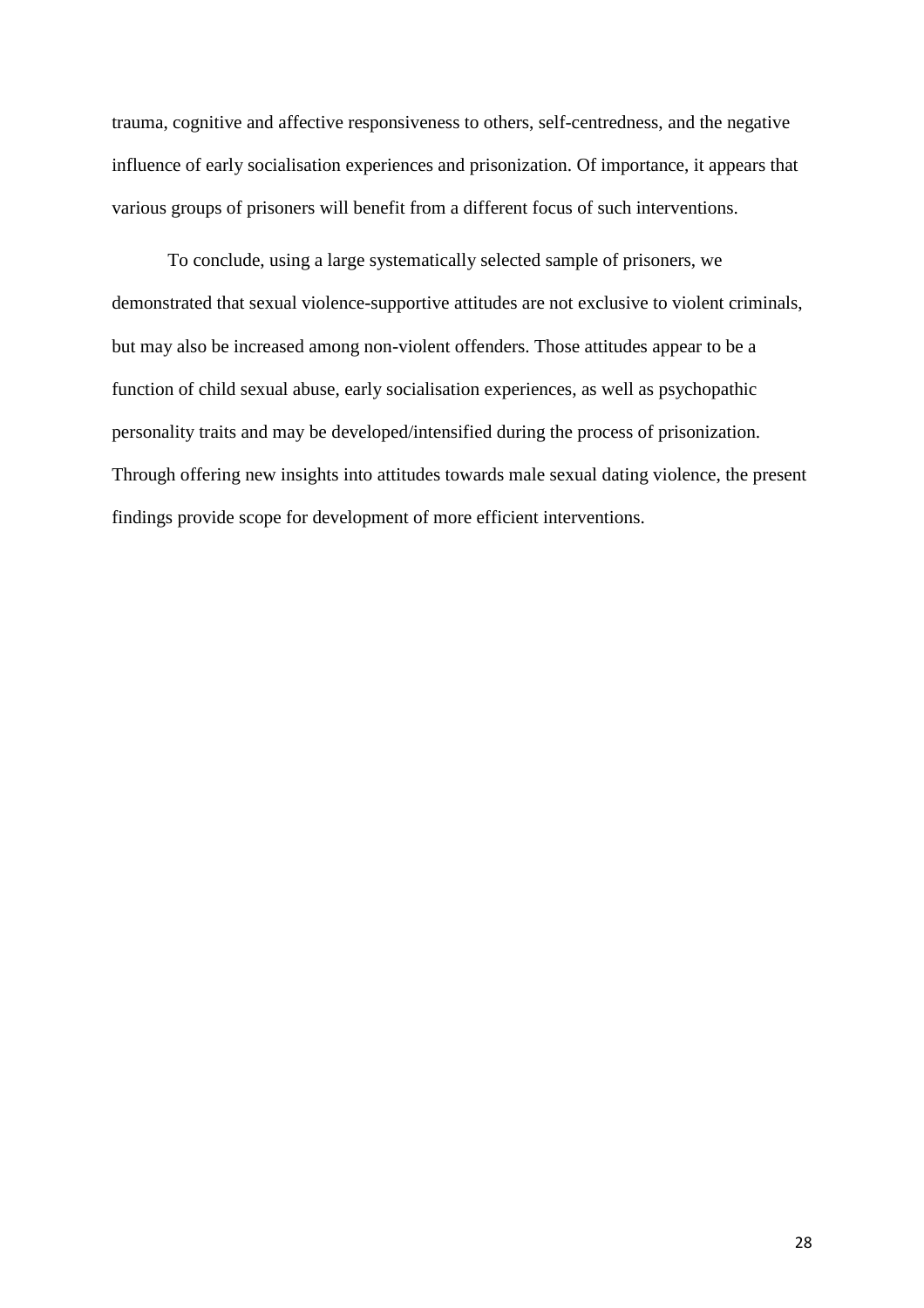- Abel, G.G., Becker, J.V., & Cunningham-Rathner, J. (1984). Complications, consent and cognitions in sex between children and adults. *International Journal of Law and Psychiatry, 7*(1), 89–103. http://dx.doi.org/10.1016/0160-2527(84)90008-6
- Aebi, M., Linhart, S., Thun-Hohenstein, L., Bessler, C., Steinhausen, H. C., & Plattner, B. (2015). Detained male adolescent offender's emotional, physical and sexual maltreatment profiles and their associations to psychiatric disorders and criminal behaviors. *Journal of Abnormal Child Psychology, 43*(5), 999-1009. doi: 10.1007/s10802-014-9961-y
- Alleyne, E., Gannon, T. A., Ciardha, C. Ó., & Wood, J. L. (2014). Community Males Show Multiple-Perpetrator Rape Proclivity Development and Preliminary Validation of an Interest Scale. *Sexual Abuse: A Journal of Research and Treatment*, *26*(1), 82-104. doi: 10.1177/1079063213480819
- Anderson, C. A., & Bushman, B. J. (2002). Human aggression. *Annual Review of Psychology*, *53*(1), 27-51. doi: 10.1146/annurev.psych.53.100901.135231
- Anderson, K. B., Cooper, H., & Okamura, L. (1997). Individual differences and attitudes toward rape: A meta-analytic review. *Personality and Social Psychology Bulletin*, *23*(3), 295-315. doi: 10.1177/0146167297233008

Babbie, E. (2007). *The practice of social research* (11<sup>th</sup> ed.). Belmont, CA: Wadsworth.

Bernat, J. A., Calhoun, K. S., & Adams, H. E. (1999). Sexually aggressive and nonaggressive men: sexual arousal and judgments in response to acquaintance rape and consensual analogues. *Journal of Abnormal Psychology*, *108*(4), 662-673. http://dx.doi.org/10.1037/0021-843X.108.4.662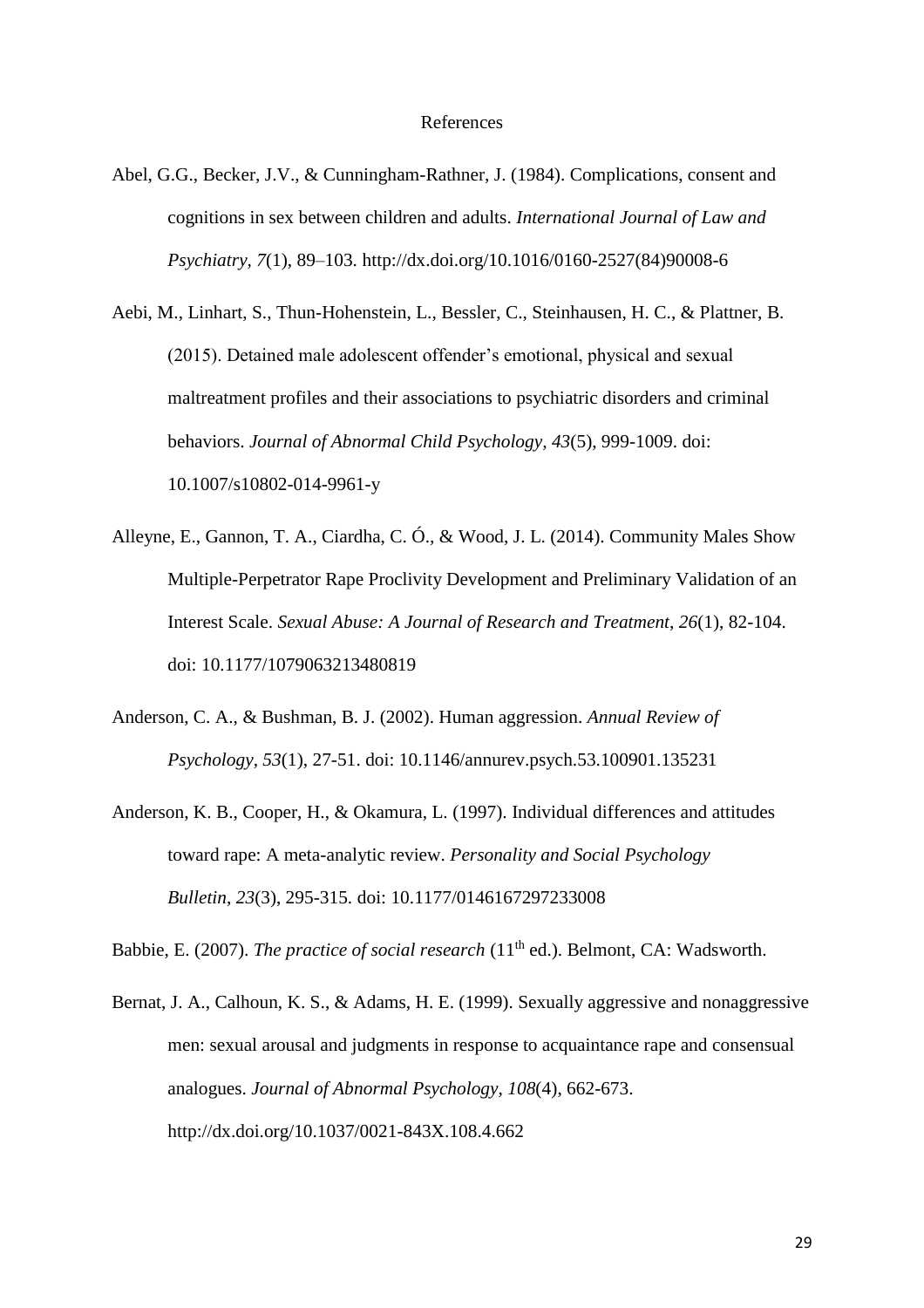- Blair, R. J. R. (1995). A cognitive developmental approach to morality: Investigating the psychopath. *Cognition*, *57*(1), 1-29. http://dx.doi.org/10.1016/0010-0277(95)00676-P
- Blake, E., & Gannon, T. A. (2010). The implicit theories of rape-prone men: An informationprocessing investigation. *International Journal of Offender Therapy and Comparative Criminology*, *54*(6), 895-914. doi: 10.1177/0306624X09347732
- Bleecker, E.T., & Murnen, S.K. (2005). Fraternity membership, the display of degrading sexual images of women, and rape myth acceptance. *Sex Roles, 53*(7/8), 487-493. doi: 10.1007/s11199-005-7136-6
- Boduszek, D., & Debowska, A. (2016). Critical evaluation of psychopathy measurement (PCL-R and SRP-III/SF) and recommendations for future research. *Journal of Criminal Justice*, *44*, 1-12. doi:10.1016/j.jcrimjus.2015.11.004
- Boduszek, D., Debowska, A., Dhingra, K., & DeLisi, M. (2016). Introduction and validation of Psychopathic Personality Traits Scale (PPTS) in a large prison sample. *Journal of Criminal Justice*, *46*, 9-17. http://dx.doi.org/10.1016/j.jcrimjus.2016.02.004
- Boduszek, D., Dhingra, K., Hyland, P., & Debowska, A. (2015). A bifactorial solution to the Psychopathy Checklist: Screening Version in a sample of civil psychiatric patients. *Criminal Behaviour and Mental Health*. doi: 10.1002/cbm.1956
- Bohner, G., Pina, A., Viki, G. T., & Siebler, F. (2010). Using social norms to reduce men's rape proclivity: Perceived rape myth acceptance of out-groups may be more influential than that of in-groups. *Psychology, Crime & Law*, *16*, 671-693. http://dx.doi.org/10.1080/1068316X.2010.492349
- Bohner, G., Reinhard, M. A., Rutz, S., Sturm, S., Kerschenbaum, B., & Effler, D. (1998). Rape myths as neutralizing cognitions: Evidence for a causal impact of anti-victim attitudes on men's self-reported likelihood of raping. *European Journal of Social*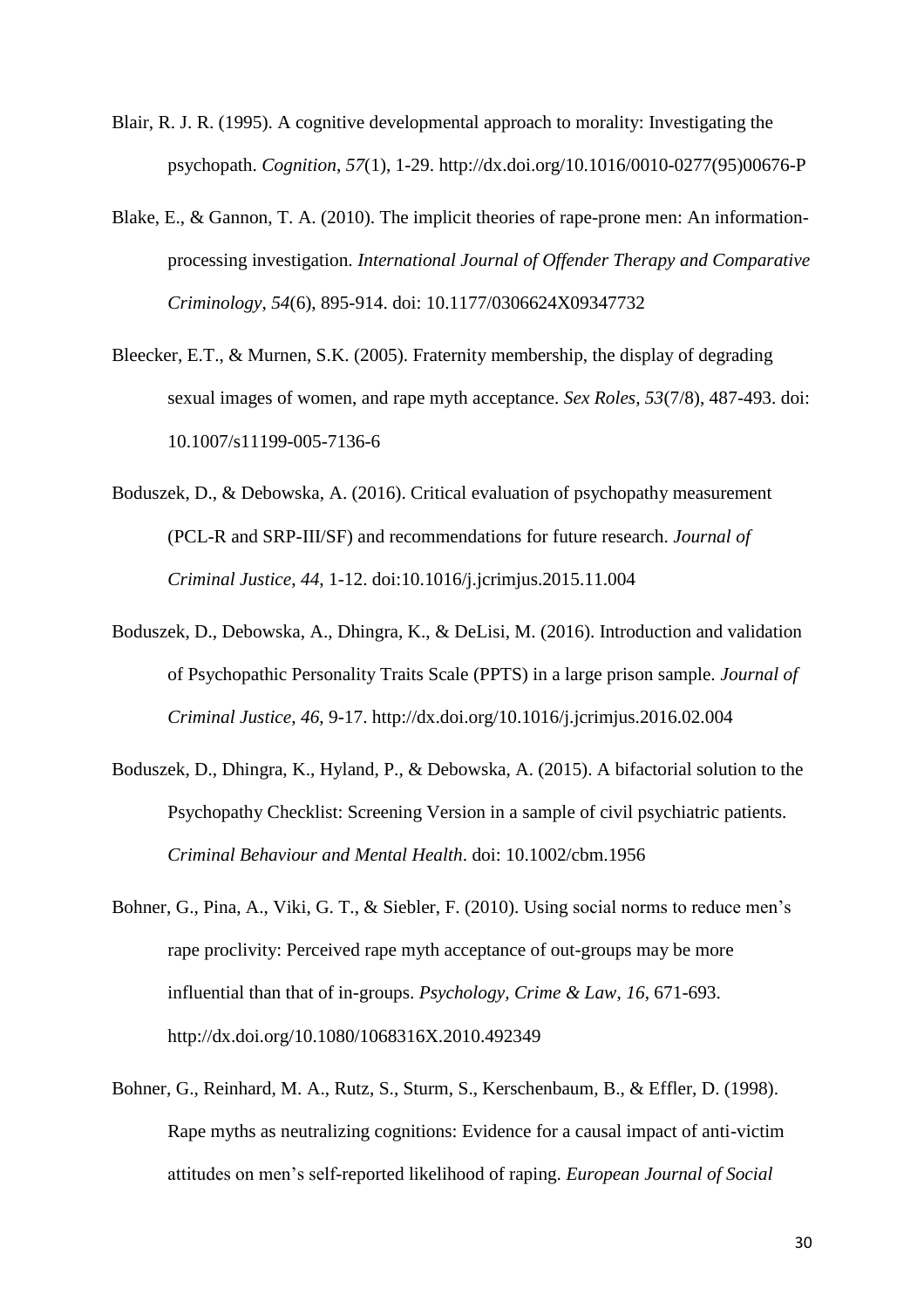*Psychology*, *28*(2), 257-268. http://dx.doi.org/10.1002/(SICI)1099- 0992(199803/04)28:2<257::AID-EJSP871>3.0.CO;2-1

- Bohner, G., Siebler, F., & Schmelcher, J. (2006). Social norms and the likelihood of raping: Perceived rape myth acceptance of others affects men's rape proclivity. *Personality and Social Psychology Bulletin*, *32*(3), 286-297. doi: 10.1177/0146167205280912
- Boswell, A. A., & Spade, J. Z. (1996). Fraternities and collegiate rape culture: Why are some fraternities more dangerous places for women? *Gender and Society, 10*(2), 133-147. doi: 10.1177/089124396010002003
- Botta, R. A., & Pingree, B. S. (1997). Interpersonal communication and rape: Women acknowledge their assaults. *Journal of health communication*, *2*(3), 197-212. http://dx.doi.org/10.1080/108107397127752
- Bouffard, L. A. (2010). Exploring the utility of entitlement in understanding sexual aggression. *Journal of Criminal Justice*, *38*(5), 870-879. http://dx.doi.org/10.1016/j.jcrimjus.2010.06.002
- Burt, M. R. (1980). Cultural myths and supports for rape. *Journal of Personality and Social Psychology*, *38*(2), 217-230. http://dx.doi.org/10.1037/0022-3514.38.2.217
- Carmody, D. C., & Washington, L. M. (2001). Rape myth acceptance among college women the impact of race and prior victimization. *Journal of Interpersonal Violence*, *16*(5), 424-436. doi: 10.1177/088626001016005003
- Check, J. V. P., & Malamuth, N. M. (1985). An empirical assessment of some feminist hypotheses about rape, *International Journal of Women's Studies*, *8*(2), 414-422.
- Ciardha, C. Ó., & Ward, T. (2013). Theories of cognitive distortions in sexual offending what the current research tells us. *Trauma, Violence, & Abuse*, *14*(1), 5-21. doi: 10.1177/1524838012467856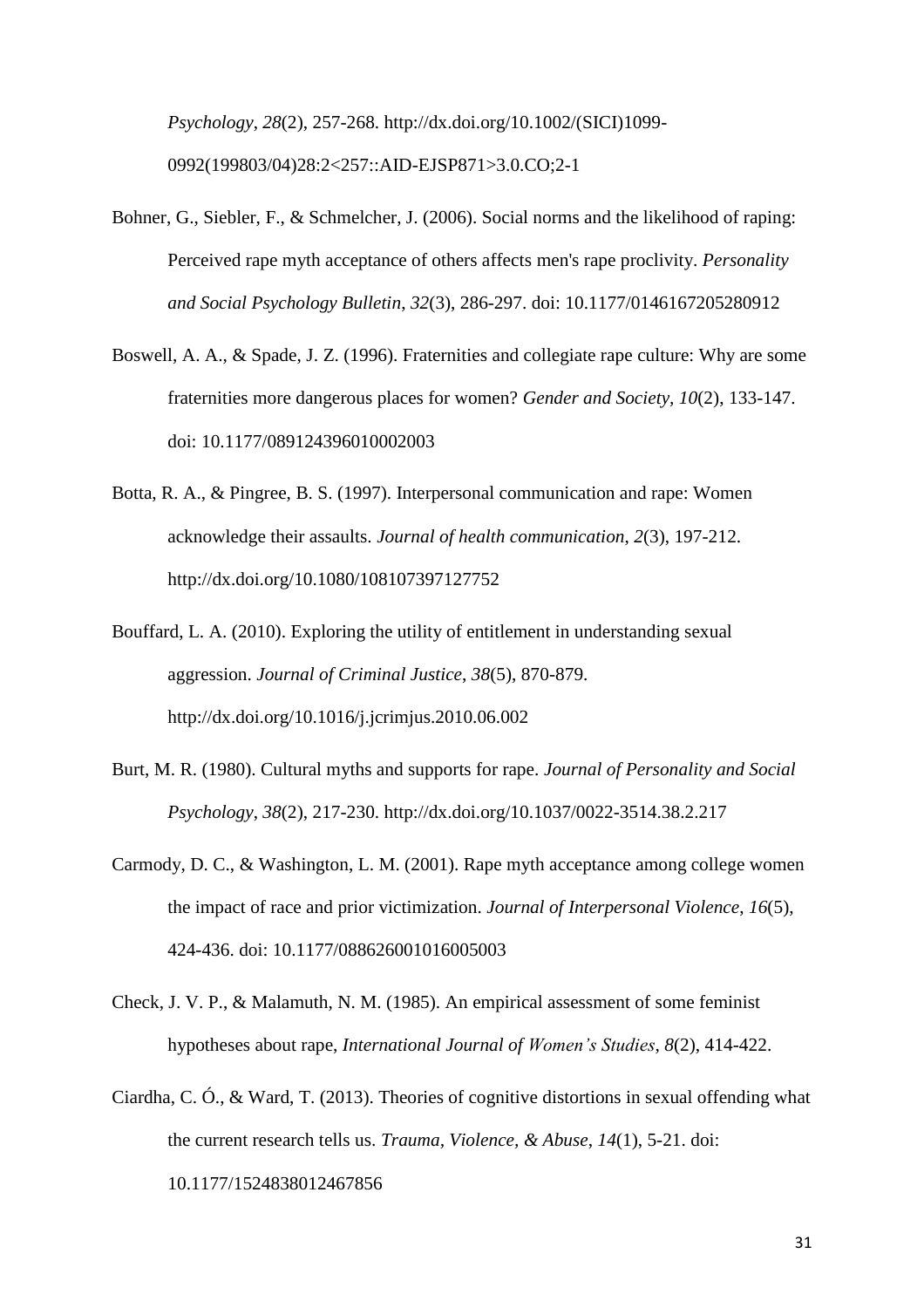Clarey, A., Hokoda, A., & Ulloa, E. C. (2010). Anger control and acceptance of violence as mediators in the relationship between exposure to interparental conflict and dating violence perpetration in Mexican adolescents. *Journal of Family Violence*, *25*(7), 619- 625. doi: 10.1007/s10896-010-9315-7

Clemmer, D. (1940). *The prison community*. Boston, MA: Christopher Publishing.

Cooke, D. J., & Michie, C. (2001). Refining the construct of psychopathy: towards a hierarchical model. *Psychological Assessment*, *13*(2), 171-188. http://dx.doi.org/10.1037/1040-3590.13.2.171

- Corrado, R. R., DeLisi, M., Hart, S. D., & McCuish, E. C. (2015). Can the causal mechanisms underlying chronic, serious, and violent offending trajectories be elucidated using the psychopathy construct? *Journal of Criminal Justice, 43*(4), 251- 261. http://dx.doi.org/10.1016/j.jcrimjus.2015.04.006
- Crown Prosecution Service. (2015). *Violence against women and girls crime report.* Retrieved from https://www.cps.gov.uk/publications/docs/cps\_vawg\_report\_2015\_amended\_septemb er\_2015\_v2.pdf
- Curtin, R., Presser, S., & Singer, E. (2000). The effects of response rate changes on the index of consumer sentiment. *Public Opinion Quarterly*, *64*(4), 413–428. doi: 10.1086/318638
- Day, A., Richardson, T., Bowen, E., & Bernardi, J. (2014). Intimate partner violence in prisoners: Toward effective assessment and intervention. *Aggression and Violent Behavior*, *19*(5), 579-583. http://dx.doi.org/10.1016/j.avb.2014.08.002
- Debowska, A., Boduszek, D., Dhingra, K., & DeLisi, M. (2016). The effect of male incarceration on rape myth acceptance: Application of propensity score matching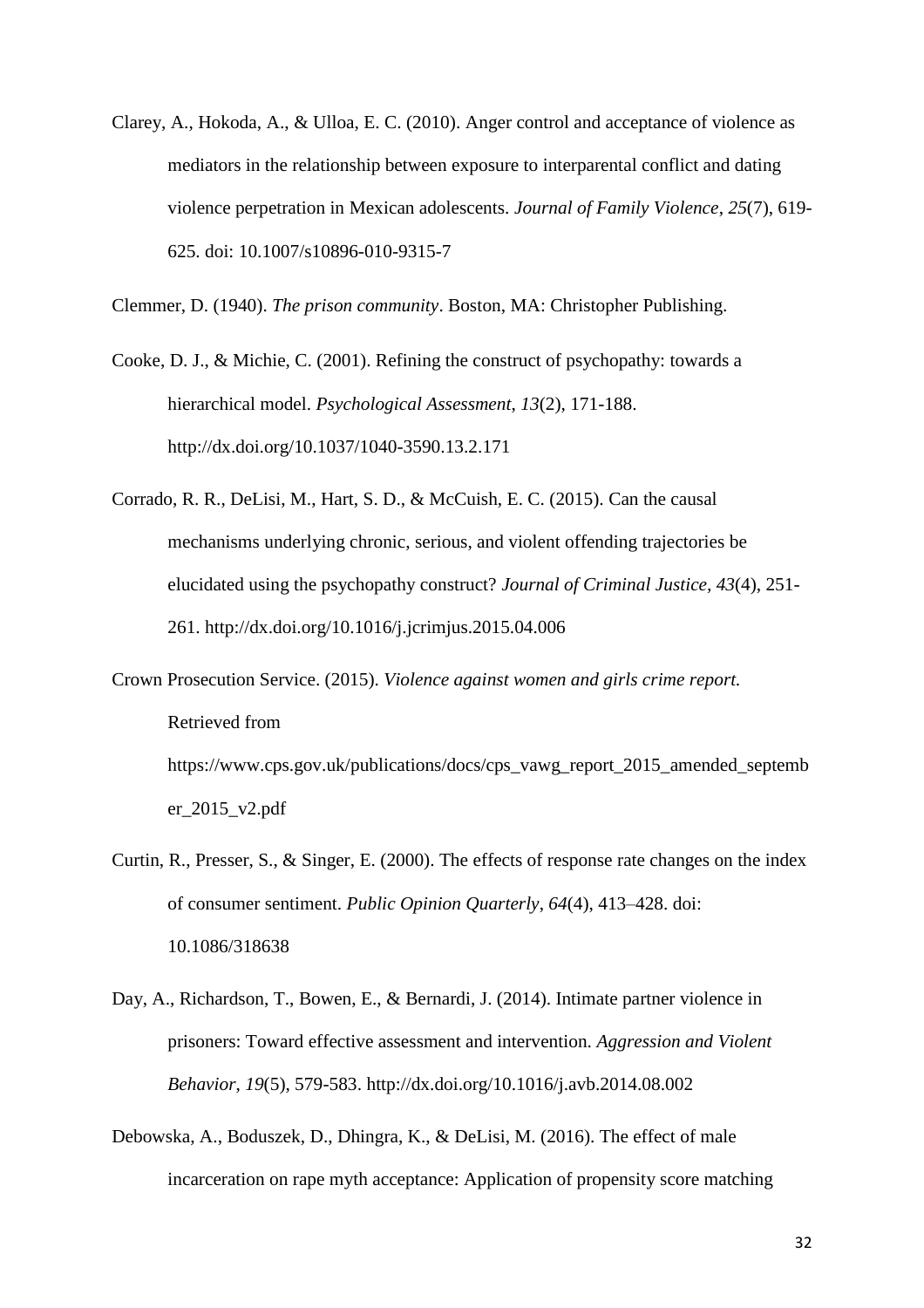technique. *Deviant Behavior*, *37*(6), 634-643.

http://dx.doi.org/10.1080/01639625.2015.1060805

- Debowska, A., Boduszek, D., Dhingra, K., Kola, S., & Meller-Prunska, A. (2015). The role of psychopathy and exposure to violence in rape myth acceptance. *Journal of Interpersonal Violence*, *30*(15), 2751-2770. doi: 10.1177/0886260514553635
- DeGue, S., DiLillo, D., & Scalora, M. (2010). Are all perpetrators alike? Comparing risk factors for sexual coercion and aggression. *Sexual Abuse: A Journal of Research and Treatment, 22,* 402-426. doi: 10.1177/1079063210372140
- DeLisi, M., Kosloski, A., Sween, M., Hachmeister, E., Moore, M., & Drury, A. (2010). Murder by numbers: Monetary costs imposed by a sample of homicide offenders. *The Journal of Forensic Psychiatry & Psychology*, *21*(4), 501-513. http://dx.doi.org/10.1080/14789940903564388
- DeLisi, M., Kosloski, A. E., Vaughn, M. G., Caudill, J. W., & Trulson, C. R. (2014). Does childhood sexual abuse victimization translate into juvenile sexual offending? New evidence. *Violence and Victims, 29*(4), 620-635. https://doi.org/10.1891/0886- 6708.VV-D-13-00003
- Dhawan, S., & Marshall, W. L. (1996). Sexual abuse histories of sexual offenders. *Sexual Abuse: A Journal of Research and Treatment*, *8*(1), 7-15. doi: 10.1007/BF02258012
- Ellis, L. (1989). *Theories of rape: Inquiries into the causes of sexual aggression*. New York, NY: Hemisphere Publishing Corporation.
- Finkelhor, D., Vanderminden, J., Turner, H., Shattuck, A., & Hamby, S. (2016). At-school victimization and violence exposure assessed in a national household survey of children and youth. *Journal of School Violence*, *15*(1), 67-90. http://dx.doi.org/10.1080/15388220.2014.952816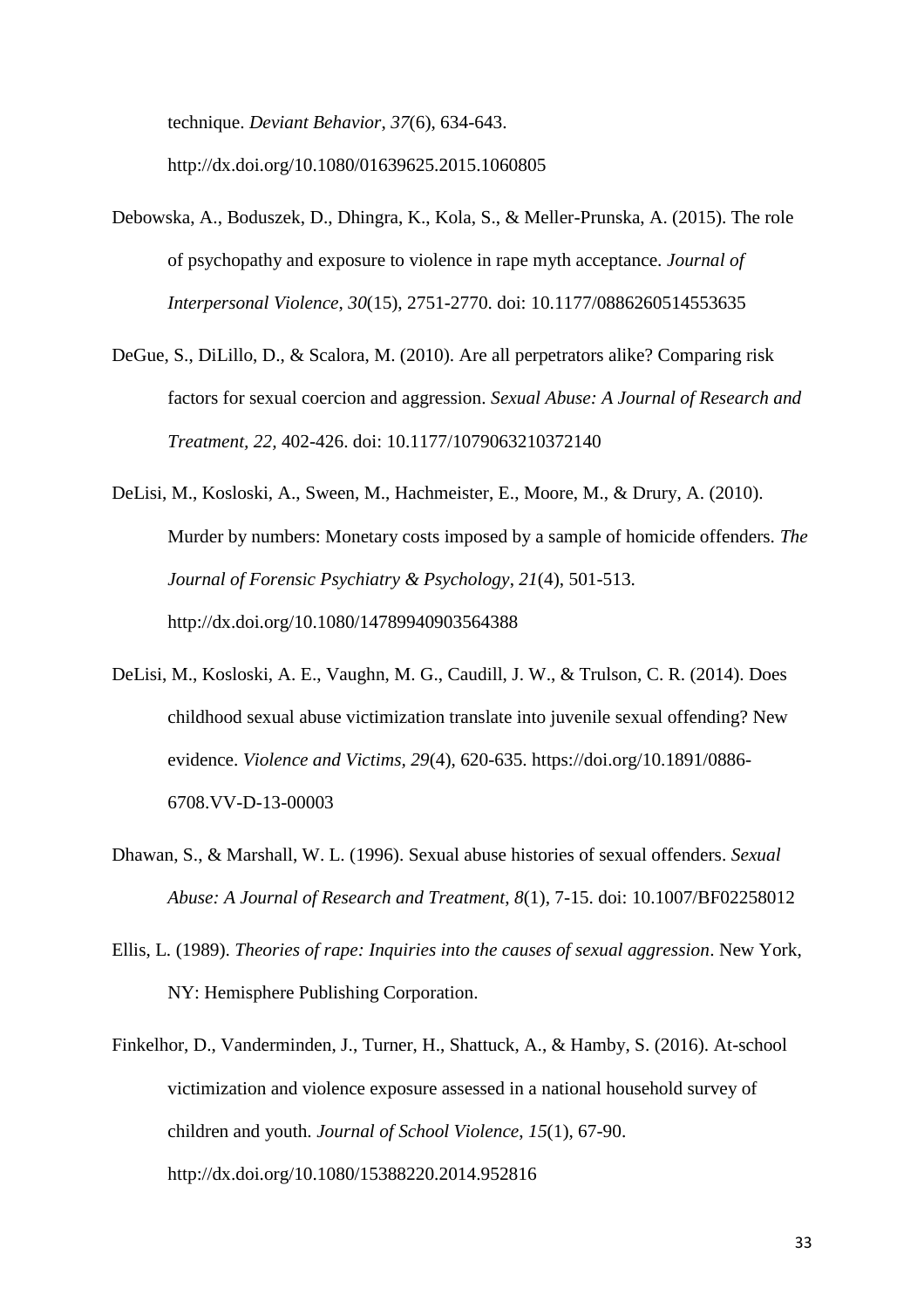- Forbes, G.B., Adams-Curtis, L.E., Pakalka, A.H., & White, K.B. (2006). Dating aggression, sexual coercion, and aggression-supporting attitudes among college men as a function of participation in aggressive high school sports. *Violence Against Women, 12*(5), 441-455. doi: 10.1177/1077801206288126
- Fox, B. H., Perez, N., Cass, E., Baglivio, M. T., & Epps, N. (2015). Trauma changes everything: Examining the relationship between adverse childhood experiences and serious, violent and chronic juvenile offenders. *Child abuse & Neglect*, *46*, 163-173. http://dx.doi.org/10.1016/j.chiabu.2015.01.011
- Francis, L. J., Brown, L. B., & Philipchalk, R. (1992). The development of an abbreviated form of the Revised Eysenck Personality Questionnaire (EPQR-A): Its use among students in England, Canada, the USA and Australia. *Personality and Individual Differences, 13*(4), 443–449. doi:10.1016/0191-8869(92)90073-X
- Frazier, P. A., Seales, L. M. (1997). Acquaintance rape is real rape. In M. D. Schwartz (Ed.), *Researching sexual violence against women: Methodological and personal perspectives* (pp. 54-64). Thousand Oaks, CA: Sage Publications.
- Gámez-Guadix, M., Straus, M. A., & Hershberger, S. L. (2011). Childhood and adolescent victimization and perpetration of sexual coercion by male and female university students. *Deviant Behavior*, *32*(8), 712-742. http://dx.doi.org/10.1080/01639625.2010.514213
- Garcia-Moreno, C., Jansen, H. A., Ellsberg, M., Heise, L., & Watts, C. H. (2006). Prevalence of intimate partner violence: findings from the WHO multi-country study on women's health and domestic violence. *The Lancet*, *368*(9543), 1260-1269. http://dx.doi.org/10.1016/S0140-6736(06)69523-8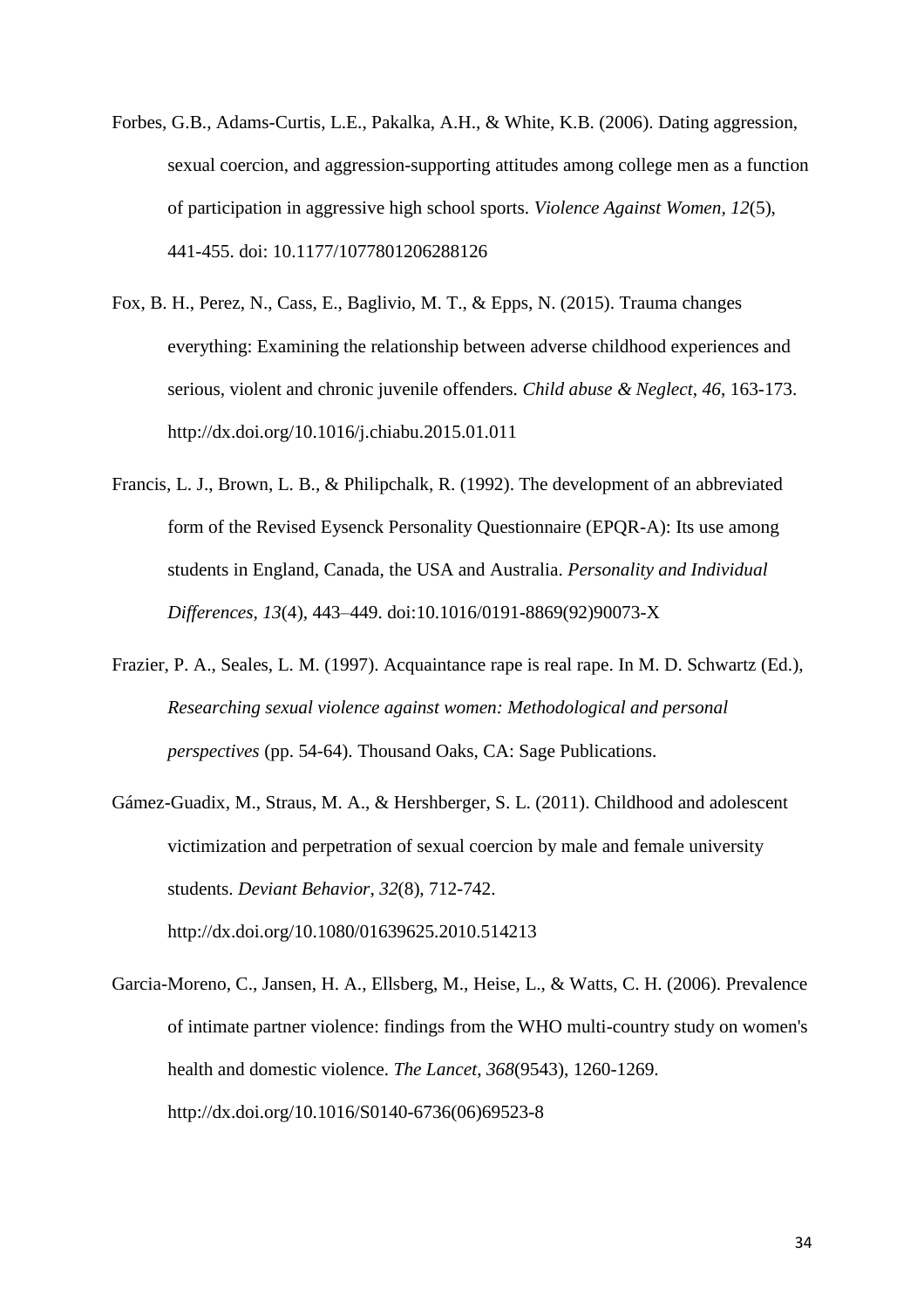- Graham, S., & Juvonen, J. (1998). Self-blame and peer victimization in middle school: an attributional analysis. *Developmental Psychology*, *34*(3), 587-599. http://dx.doi.org/10.1037/0012-1649.34.3.587
- Groves, R. M. (2006). Nonresponse rates and nonresponse bias in household surveys. *Public Opinion Quarterly*, *70*(5), 646-675. doi: 10.1093/poq/nfl033
- Hare, R. D. (2003). *The Hare Psychopathy Checklist–Revised* (2<sup>nd</sup> ed.). Toronto, Ontario, Canada: Multi-Health Systems.

Hare, R. D., & Neumann, C. S. (2008). Psychopathy as a clinical and empirical construct. *The Annual Review of Clinical Psychology*, *4*, 217-246. 10.1146/annurev.clinpsy.3.022806.091452

- Holtzworth-Munroe, A., & Meehan, J. C. (2004). Typologies of men who are maritally violent scientific and clinical implications. *Journal of Interpersonal Violence*, *19*(12), 1369-1389. doi: 10.1177/0886260504269693
- Hunter, M. (2007). *Honor betrayed: Sexual abuse in America's military*. Fort Lee, NJ: Barricade Books Incorporated.
- Ireland, T. O., & Smith, C. A. (2009). Living in partner-violent families: Developmental links to antisocial behavior and relationship violence. *Journal of Youth and Adolescence*, *38*(3), 323-339. doi: 10.1007/s10964-008-9347-y
- Jenkins, M. J., & Dambrot, F. H. (1987). The attribution of date rape: Observer's attitudes and sexual experiences and the dating situation. *Journal of Applied Social Psychology*, *17*(10), 875-895. doi: 10.1111/j.1559-1816.1987.tb00296.x
- Keeter, S., Kennedy, C., Dimock, M., Best, J., & Craighill, P. (2006). Gauging the impact of growing nonresponse on estimates from a national RDD telephone survey. *Public Opinion Quarterly, 70*(5), 759–779. doi: 10.1093/poq/nfl035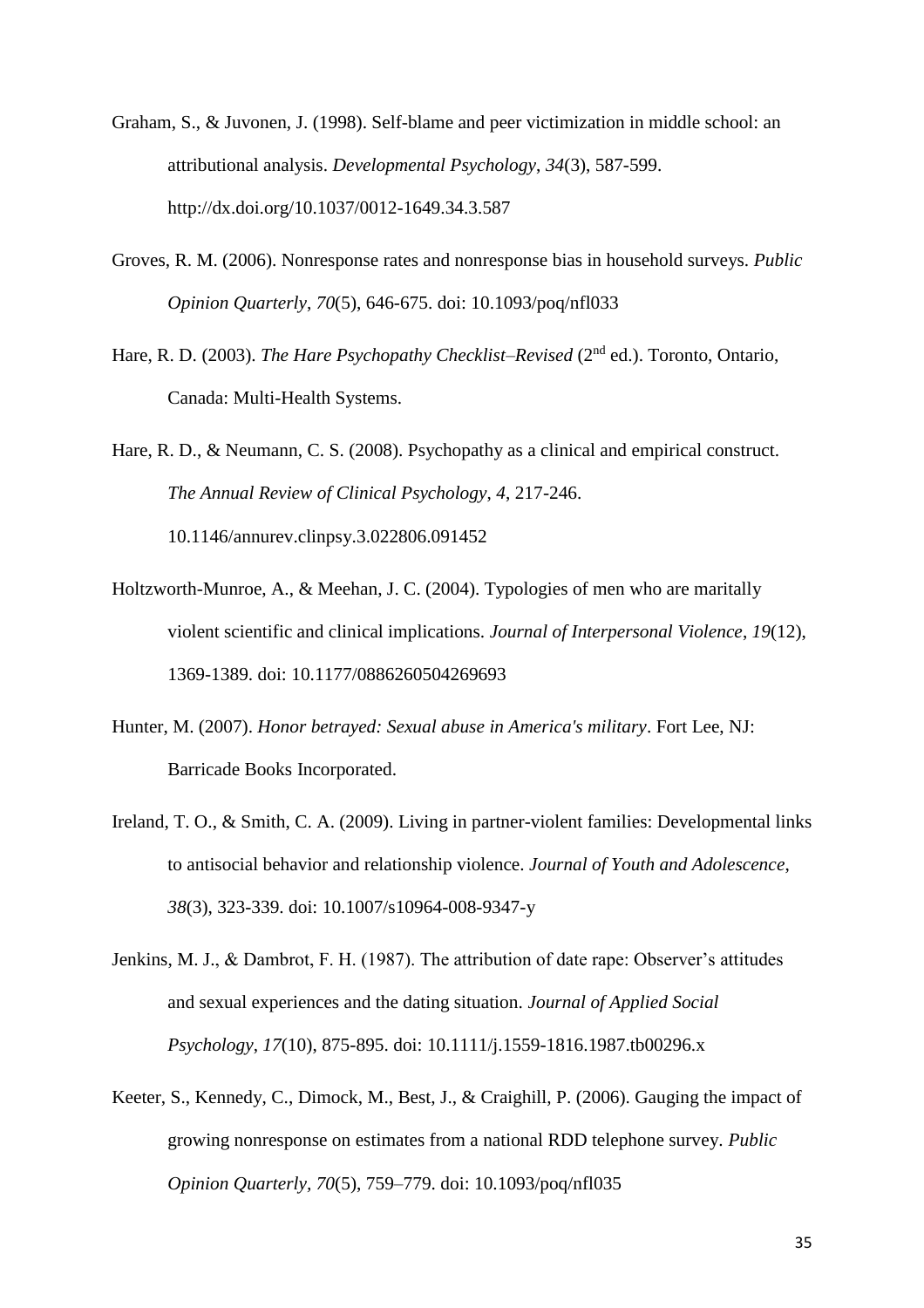- Kiss, L., Schraiber, L. B., Hossain, M., Watts, C., & Zimmerman, C. (2015). The link between community-based violence and intimate partner violence: the effect of crime and male aggression on intimate partner violence against women. *Prevention Science*, *16*(6), 881-889. doi: 10.1007/s11121-015-0567-6
- Knight, R. A., & Guay, J. P. (2007). The role of psychopathy in sexual coercion against women. In C. J. Patrick (Ed.), *Handbook of psychopathy* (pp. 512-532). New York, NY: The Guilford Press.
- Kohut, A., Keeter, S., Doherty, C., Dimock, M., & Christian, L. (2012). *Assessing the representativeness of public opinion surveys.* Washington, DC: Pew Research Center.
- Kupers, T. A. (2005). Toxic masculinity as a barrier to mental health treatment in prison. *Journal of Clinical Psychology*, *61*(6), 713-724. doi: 10.1002/jclp.20105
- Loh, C., & Gidycz, C. A. (2006). A prospective analysis of the relationship between childhood sexual victimization and perpetration of dating violence and sexual assault in adulthood. *Journal of Interpersonal Violence*, *21*(6), 732-749. doi: 10.1177/0886260506287313
- Loinaz, I. (2014). Typologies, risk and recidivism in partner-violent men with the B-SAFER: a pilot study. *Psychology, Crime & Law*, *20*(2), 183-198. http://dx.doi.org/10.1080/1068316X.2013.770854
- Lonsway, K. A., & Fitzgerald, L. F. (1994). Rape myths: In review. *Psychology of Women Quarterly*, *18*(2), 133-164. doi: 10.1111/j.1471-6402.1994.tb00448.x
- Lyndon, A. E., White, J. W., & Kadlec, K. M. (2007). Manipulation and force as sexual coercion tactics: Conceptual and empirical differences. *Aggressive Behavior*, *33*(4), 291-303. doi: 10.1002/ab.20200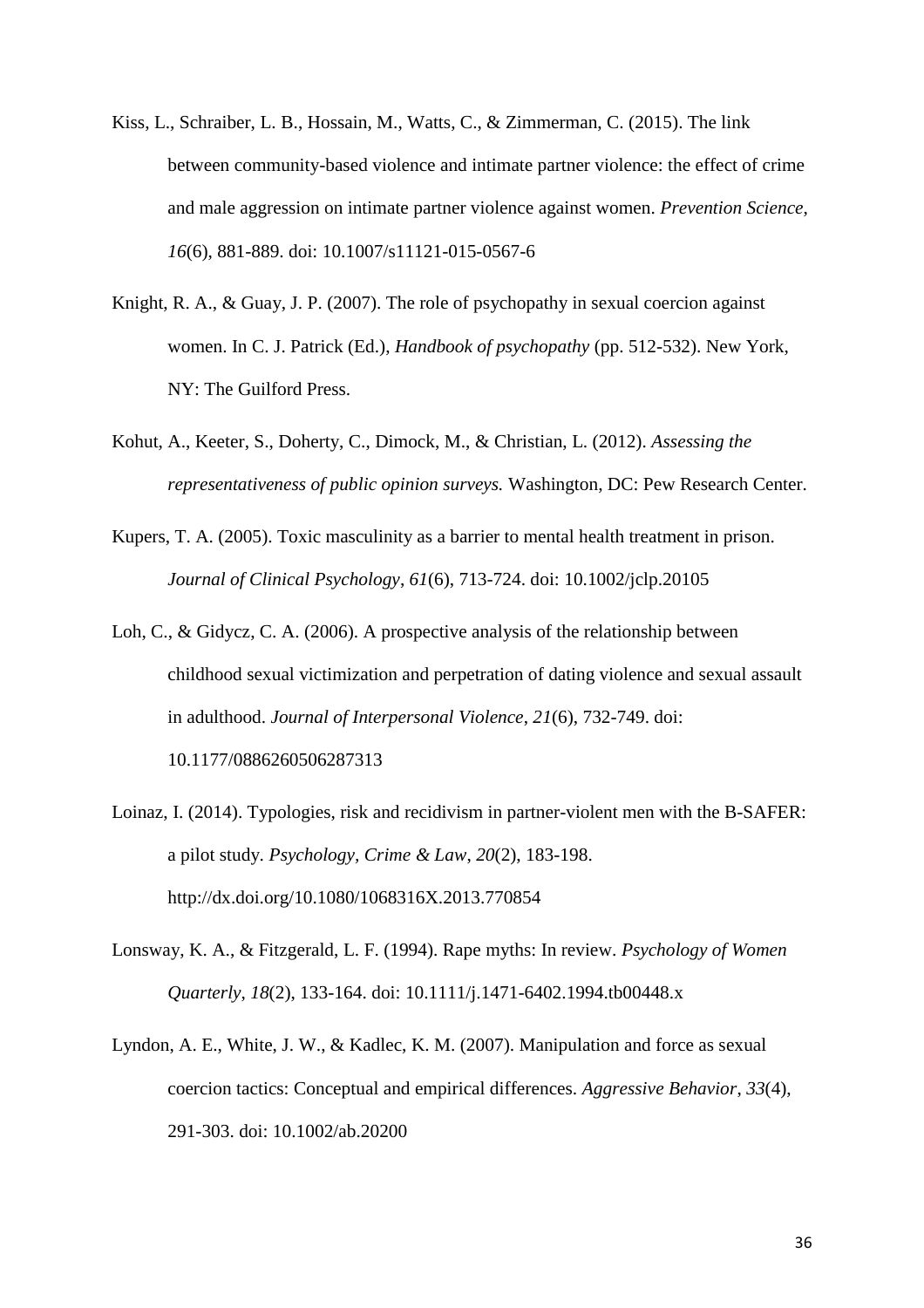- Mason, G. E., Riger, S., & Foley, L. A. (2004). The impact of past sexual experiences on attributions of responsibility for rape. *Journal of Interpersonal Violence*, *19*(10), 1157-1171. doi: 10.1177/0886260504269094
- McCuish, E. C., Corrado, R. R., Hart, S. D., & DeLisi, M. (2015). The role of symptoms of psychopathy in persistent violence over the criminal career into full adulthood. *Journal of Criminal Justice*, *43*(4), 345-356. http://dx.doi.org/10.1016/j.jcrimjus.2015.04.008
- Merkle, D., & Edelman, M. (2002). Nonresponse in exit polls: A comprehensive analysis. In R. M. Groves, D. A. Dillman, J. L. Eltinge, & R. J. A. Little (Eds.), *Survey nonresponse* (pp. 343–358). New York, NY: Wiley.
- Mouilso, E. R., & Calhoun, K. S. (2013). The role of rape myth acceptance and psychopathy in sexual assault perpetration. *Journal of Aggression, Maltreatment & Trauma*, *22*(2), 159-174. http://dx.doi.org/10.1080/10926771.2013.743937
- Murphy, W. D. (1990). Assessment and modification of cognitive distortions in sex offenders. In W. L. Marshall, D. R. Laws, & H. E. Barbaree (Eds.), *Handbook of sexual assault* (pp. 331-342). New York, NY: Springer US.
- Price, E. L., Byers, E. S., & the Dating Violence Research Team (1999). The attitudes towards dating violence scales: Development and initial validation. *Journal of Family Violence, 14*(4), 351-375. doi:10.1023/A:1022830114772

Prison Reform Trust. (2015). *Bromley briefings - prison factfile.* Retrieved from http://www.prisonreformtrust.org.uk/Portals/0/Documents/Bromley%20Briefings/Fac tfile%20Autumn%202015.pdf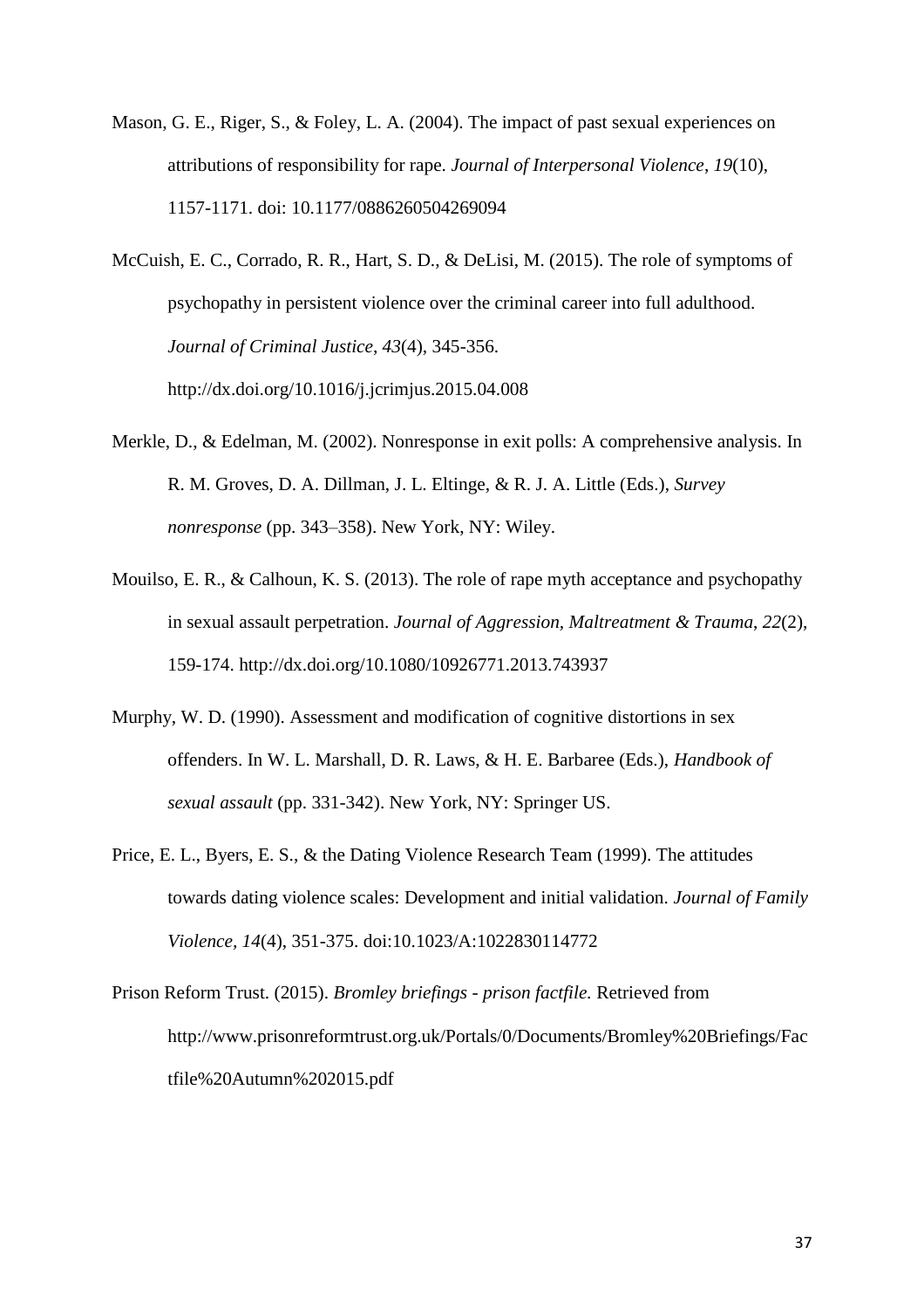- Sawyer, R. G., Thompson, E. E., & Chicorelli, A. M. (2002). Rape myth acceptance among intercollegiate student athletes: A preliminary examination. *American Journal of Health Studies*, *18*(1), 19-25.
- Shaver, K. G. (1970). Defensive attribution: Effects of severity and relevance on the responsibility assigned for an accident. *Journal of Personality and Social Psychology*, *14*(2), 101-113. http://dx.doi.org/10.1037/h0028777
- Sherretts, N., Boduszek, D., & Debowska, A. (2016). *Comparison of murderers with recidivists and first-time offenders from U.S. prisons: The role of psychopathic traits and criminal social identity.* (Manuscript in preparation).
- Skeem, J. L., & Cooke, D. J. (2010a). Is criminal behavior a central component of psychopathy? Conceptual directions for resolving the debate. *Psychological Assessment, 22*(2), 433–445. http://dx.doi.org/10.1037/a0008512
- Skeem, J. L., & Cooke, D. J. (2010b). One measure does not a construct make: Directions toward reinvigorating psychopathy research—Reply to Hare and Neumann (2010). *Psychological Assessment, 22*(2), 455–459. http://dx.doi.org/10.1037/a0014862
- Suarez, E., & Gadalla, T. M. (2010). Stop blaming the victim: A meta-analysis on rape myths. *Journal of Interpersonal Violence*, *25*(11), 2010-2035. 10.1177/0886260509354503
- Temple, J. R., Shorey, R. C., Tortolero, S. R., Wolfe, D. A., & Stuart, G. L. (2013). Importance of gender and attitudes about violence in the relationship between exposure to interparental violence and the perpetration of teen dating violence. *Child Abuse & Neglect*, *37*(5), 343-352. http://dx.doi.org/10.1016/j.chiabu.2013.02.001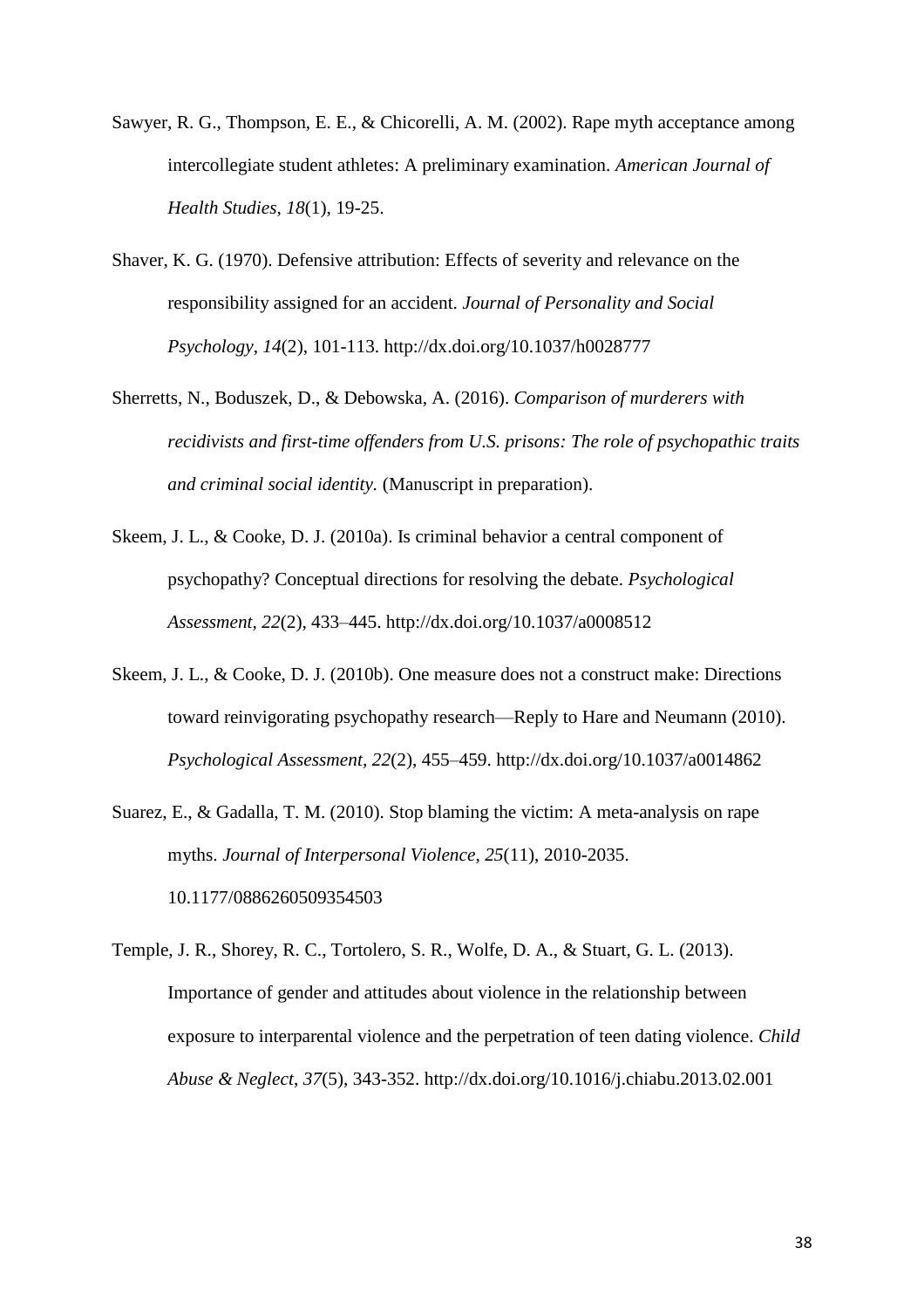- Thomas, C. W., & Zingraff, M. T. (1974). Organizational structure and prisonization scale [OSPS]. In S. L. Brodsky, & H. O. Smitherman (Eds.), *Handbook of scales for research in crime and delinquency* (pp. 211-214). New York, NY: Plenum.
- UNICEF. (2015). *A statistical snapshot of violence against adolescent girls.* Retrieved from http://www.unicef.org/publications/files/A\_Statistical\_Snapshot\_of\_Violence\_Agains t\_Adolescent\_Girls.pdf
- United Nations (UN). (1995). *Beijing Declaration and platform of action, domestic violence against women.* Retrieved from http://www.unwomen.org/~/media/headquarters/attachments/sections/csw/pfa\_e\_final

\_web.pdf

- Ward, C. A. (1995). *Attitudes toward rape: Feminist and social psychological perspectives* (Vol. 8) London, UK: Sage.
- Ward, T., & Beech, A. (2006). An integrated theory of sexual offending. *Aggression and Violent Behavior*, *11*(1), 44-63. http://dx.doi.org/10.1016/j.avb.2005.05.002
- Weeks, R., & Widom, C. S. (1998). Self-reports of early childhood victimization among incarcerated adult male felons. *Journal of Interpersonal Violence*, *13*(3), 346-361. doi: 10.1177/088626098013003003
- Wickramasekera, N., Wright, J., Elsey, H., Murray, J., & Tubeuf, S. (2015). Cost of crime: A systematic review. *Journal of Criminal Justice*, *43*(3), 218-228. http://dx.doi.org/10.1016/j.jcrimjus.2015.04.009
- Widom, C. S., & Ames, M. A. (1994). Criminal consequences of childhood sexual victimization. *Child Abuse & Neglect*, *18*(4), 303-318. doi:10.1016/0145- 2134(94)90033-7